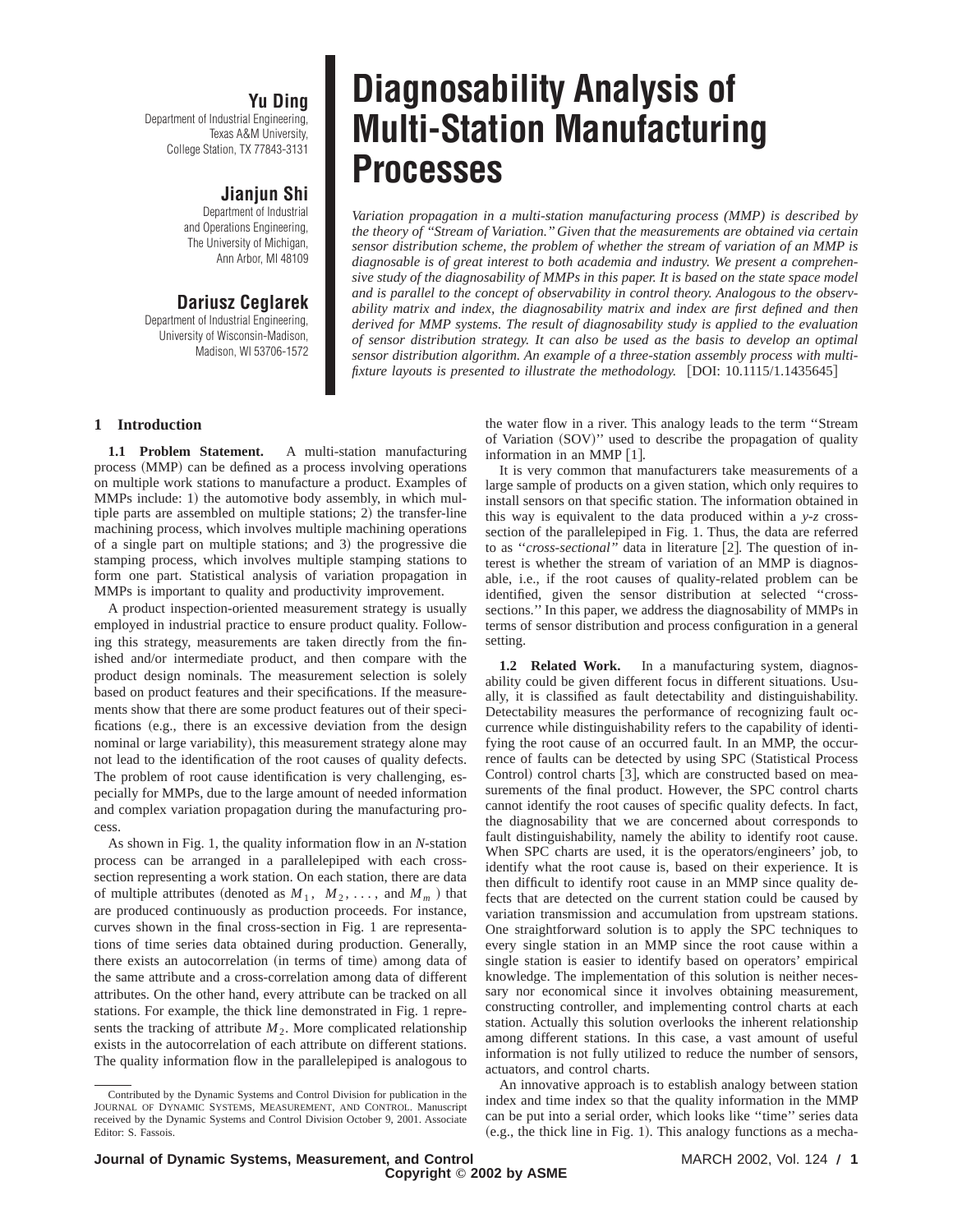

**Fig. 1 Information flow in multi-station manufacturing processes**

nism to link together information at different stations. But Shewhart charts are not appropriate for directly monitoring such kind of ''time series'' data because the quality values of product features on a downstream station are affected by those on upstream stations, and thus the data are likely to be correlated among stations. Control theory fits better to analyze these autocorrelated data (in terms of station) generated through the MMP if appropriate stream-of-variation models could be developed to characterize the quality information in an MMP, as opposed to the traditional models that describe the behavior of a single manufacturing station  $[4-7]$ .

Several SOV models were proposed recently such as *state tran* $sition model [8], AR(1) model [2,9], and state space model$ [10,11]. Mantripragada and Whitney  $[8]$  adopted the concept of output controllability from control theory to evaluate and improve the automotive body structure design in order to reduce the dimensional variation. Lawless et al.  $[2,9]$  investigated variation transmission in both assembly and machining processes by estimating parameters in their  $AR(1)$  model with the measured quality information.

When the MMP models are used for diagnosis, the diagnosability is an important issue to be investigated together with the development of the diagnosis algorithm. In  $[12]$ , the diagnosability is defined in the following way.

If a system can be modeled by a linear input-output relationship as

$$
\mathbf{y}_t = \mathbf{C} \cdot \mathbf{x}_t + \boldsymbol{\varepsilon}_t \tag{1}
$$

where  $\mathbf{y}_t$  is the measurement vector,  $\mathbf{x}_t$  is the state vector to be estimated, and  $\varepsilon_t$  is the sensor noise, then the system diagnosability is satisfied if **C** is of full rank. In the situation that the inputoutput relationship is nonlinear, linearization is conducted at some setpoints and the higher order uncertainties are merged with  $\varepsilon_t$  as the new noise term. In dynamic systems, the diagnosability is equivalent to the observability of state variables. Consider a timeinvariant linear system. The state vector  $\mathbf{x}_t$  is governed by the following dynamic equation

$$
\mathbf{x}_{t+1} = \mathbf{A}\mathbf{x}_t + \mathbf{B}\mathbf{u}_t + \boldsymbol{\xi}_t \tag{2}
$$

where  $\mathbf{u}_t$  is the input vector,  $\xi_t$  is the process background noise, and **A** is the dynamic matrix. The observability grammian  $W_0$  is defined as the solution to a Lyapunov equation  $[13]$ 

$$
\mathbf{A}^{\mathrm{T}}\mathbf{W}_0 + \mathbf{W}_0\mathbf{A} = -\mathbf{C}^{\mathrm{T}}\mathbf{C}
$$
 (3)

Thus, this dynamic system is said to be observable if  $W_0$  is of full rank.

In the two aforementioned approaches (state transition model and  $AR(1)$  model), measurements are assumed to be available at every station in the process. With that assumption, the MMP is always diagnosable. Both authors suggested the case of incomplete observation (i.e., information only available at several limited stations) as future research topics. Agrawal et al.  $[2]$ , as mentioned previously, said that ''*it is often time consuming and expensive to track items through a process''* and raised the question of how to utilize the ''cross-sectional'' information, which is the essence of diagnosability of an MMP given that sensors are distributed only on the selected stations.

The authors developed a state space model  $[10,11]$  to characterize the dimensional stream of variation in an MMP. Based on the model, Ding et al.  $[14]$  presented the methodology for root cause diagnosis given the end-of-line measurements and the assumption that a single fixture fault occurs. The conditions of diagnosability, under the single fault assumption, are also given in terms of the distinguishability among fault patterns with the presence of noises.

However, it is often the case that two or more faults occur simultaneously in a process with multiple stations. The number of combinations of simultaneous fault patterns will grow exponentially when more stations are considered. The multiple fault patterns are rarely orthogonal. Nor do they have clear distinction between each other with the presence of noises. More challenges are encountered in evaluating the diagnosability of an MMP when multiple simultaneous faults are considered.

**1.3 Proposed Method.** This paper aims to fill this gap by presenting a diagnosability study of MMPs on the basis of a stream-of-variation model in a generic setting. The study of diagnosability is similar to that of observability in dynamic systems since our state space model is of the same format as that in dynamic systems. A diagnosability matrix is constructed in terms of process/product design, and can be used to indicate if the root cause can be uniquely identified based on the cross-sectional data. As for a partial diagnosable system, the diagnosability index (analogous to observability index) is defined to quantitatively characterize system capability in fault diagnosis.

The paper unfolds as follows. Section 2 presents a brief review of the state space model with some discussions. Section 3 studies the system diagnosability of a generic MMP. Examples are used in Section 4 to compare different sensor distribution schemes. Finally, in Section 5 we discuss the implication of this study and summarize the results.

#### **2 State Space Model**

In this paper, we primarily focus on dimensional quality control in discrete part manufacturing systems such as assembly and machining processes. The root cause to be isolated is mainly due to fixture malfunction, which is identified as a major dimensional variation contribution during new product launch  $[15]$ . For instance, a workpiece is positioned by a set of locators  $\{P_1, P_2\}$  in *x*-*z* plane. The design nominal position of the part is shown in Fig.  $2(a)$ . When one of the fixture locators  $\{P_1, P_2\}$  malfunctions, deviations could be associated with the corresponding locating point(s). Figure 2(b) shows that  $\delta P_2(z)$  is the deviation in *z*-direction associated with locator  $P_2$  when  $P_2$  malfunctions. As a result, the workpiece is also deviated from its nominal position. The fixture variation is defined in terms of the variance of the positional deviation at a locating point, say var( $\delta P_2(z)$ ), where  $var(\cdot)$  is the variance of a random variable. A fixture is considered "faulty" if its variation is greater than the assigned threshold. Such a large fixture variation occurs due to the fact that the locator may be worn, loose, bent, or broken. The task of root cause iden-



**Fig. 2 An example of fixture fault manifestation**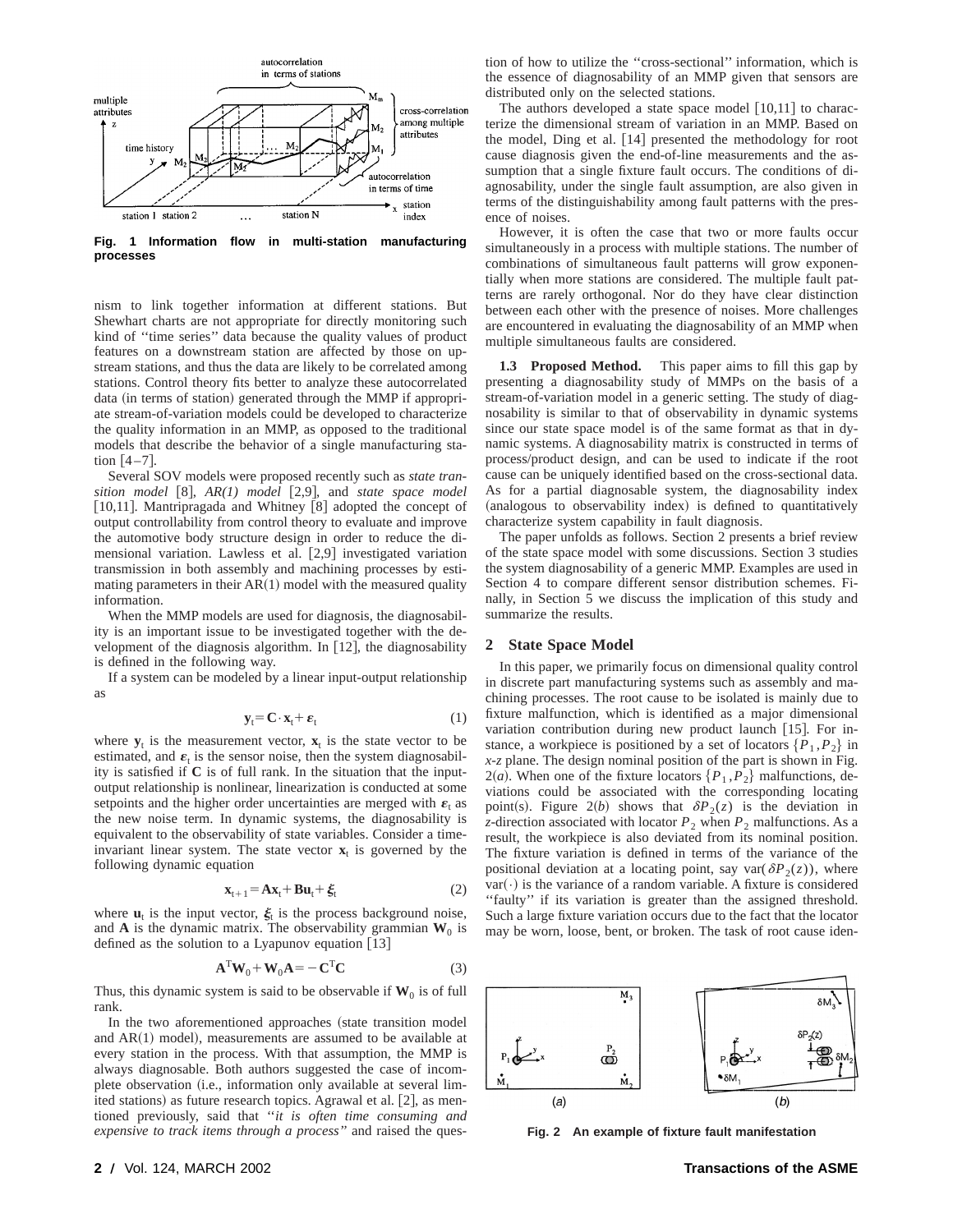

**Fig. 3 Diagram of an assembly process with N stations**

tification is to isolate the faulty fixture locator with undesired variation level. The diagnosability will be defined later in terms of fixture variation.

In order to deliver the intended dimensional accuracy of a product, dozens of fixtures are intensively used on each station throughout the production line. However, by adopting the product-inspection-oriented philosophy in quality assurance, fixtures used in production are not directly measured after being installed. The measurements that are taken on the finished product or intermediate products are values of product quality. The propagation of fixture variation contributed from each station and its impact on product quality are described by the stream-of-variation model.

Dimensional stream-of-variation model has been developed for multi-station assembly processes  $\lceil 10,11 \rceil$  and machining processes [16] by using state space representation. The stream of variation in an MMP is illustrated in Fig. 3 for an *N*-station process, where  $\mathbf{X}_k \in R^{n \times 1}$  is the part accumulated deviation;  $\mathbf{P}_k \in R^{m_k \times 1}$  is the fixture deviation contributed from station *k*;  $\mathbf{Y}_k \in R^{q_k \times 1}$  is the measurement obtained on station *k*; superscripts *n*,  $m_k$ , and  $q_k$  are dimensions of the three vectors, respectively;  $\xi_k$ ,  $\eta_k$  are mutually independent noises.

The stream of variation in this MMP is characterized by the following equations

$$
\mathbf{X}_k = \mathbf{A}_{k-1} \mathbf{X}_{k-1} + \mathbf{B}_k \mathbf{P}_k + \boldsymbol{\xi}_k, \quad k = 1, 2, \dots, N \tag{4}
$$

$$
\mathbf{Y}_k = \mathbf{C}_k \mathbf{X}_k + \boldsymbol{\eta}_k, \quad \{k\} \subset \{1, 2, \dots, N\}
$$
 (5)

where the first equation, known as the state equation, implies that part deviation on station  $k$  is influenced by two sources: the accumulated variation up to station  $k-1$  and the variation contribution on station *k*; the second equation is the observation equation. Detailed expressions of system matrices  $A_k$ ,  $B_k$ , and  $C_k$  can be found in  $[10,11]$ . Regarding this representation, several remarks are articulated here.

*Remark 2.1.* Both  $X_k$  and  $P_k$  are random vectors. Since the variation-type faults are concerned in the dimensional control addressed in this paper,  $X_k$  and  $P_k$  are assumed to be zero-mean random vectors unless otherwise indicated.

*Remark 2.2.* System matrices  $A_k$ ,  $B_k$ , and  $C_k$  are determined by process/product design.  $A_k$ , known as dynamic matrix, characterizes deviation change due to part transfer between station *k* and station  $k+1$ , namely  $A_k$  depends on the change of locating schemes in a production stream. If the fixture locating scheme is unchanged in the consecutive stations, e.g., several features are machined by using the same datum in a multi-station machining operation, then  $A_k$  is just an identity matrix **I** (corresponding to a simple translation)  $[16]$ . On the other hand, if a part is positioned by a new set of fixtures, the part will be reoriented on a new fixture set. As a result,  $A_k$  is no longer an identity matrix **I**. More discussion on this topic is presented in  $[10,11]$ .

Matrix  $\mathbf{B}_k$  is the input matrix which determines how fixture deviation affects part deviation on station *k*, based on the geometry of a fixture locating layout. The rank of  $\mathbf{B}_k$  equals to the number of degrees of freedom  $(d.o.f.)$  of the supported workpieces restrained by the fixture set.

Matrix  $C_k$  contains the information about sensor locations on a station. When sensors are installed on one or more stations in a production line, the index for the observation equation  $(Eq. 5)$  is actually a subset of  $\{1,2,\ldots,N\}$ , whereas the index for the state equation (Eq. 4) is the complete set. Similarly, the rank of  $C_k$ corresponds to the number of measured d.o.f. of a part or a subassembly on station *k*.

Matrices  $A_k$ ,  $B_k$ , and  $C_k$  in general are different for individual stations. Therefore, analogous to a dynamic system, the state space equations describe a discrete "time-varying" (actually station-varying) stochastic system. Therefore, the observability grammian  $W_0$  in Eq. (3), defined for a time invariant system, cannot be directly used here. The difference between the diagnosability of this station-indexed state space model and the observability of a time varying dynamic system will be discussed in detail in Section 3.

*Remark 2.3*. Also notice that an MMP has limited number of stations. An MMP is not only of finite horizon but also the number of states is small compared to a time series process. Processes such as an automotive body assembly process with 50 stations are already very complicated. Many other multi-station processes usually only constitute 10 stations or so. For such a small ''run'' station-indexed state space model, any techniques relying on convergence properties like the state observer in linear dynamic system will not work effectively since there is not enough ''time'' for the observer to converge to the true value.

In summary, the above remarks suggest that the stream-ofvariation model integrates the process/product design and quality information. The model allows to apply the tools and concepts in system analysis to solve problems of manufacturing systems. The development of diagnosability analysis will use and expand mathematical tools of conventional system analysis.

#### **3 Diagnosability Analysis**

As it was stated earlier, there is similarity between concepts of diagnosability and observability. However, there are some essential differences between these two concepts for the state space model with station index. One difference is that the concept of observability relies on the complete measurements from the initial time  $t_0$  to the current time [13], which accordingly requires the tracking of the same item on all stations in our station-indexed state space model. However, the diagnosability to be investigated here is based on measurements obtained from one (most likely the end-of-line) or several (but limited number) "cross-sections." Another difference is that the observability concept describes the state vector itself while the diagnosability concept focuses on the *variation* of state variables and input vectors. This further requires that the original state space model for variable deviations should be transformed into a state space model for the covariance matrix. It is assumed that accumulated part deviation  $X_{k-1}$ , fixture deviation  $P_k$ , and unmodeled higher order term  $\xi_k$  are independent. Thus, the state space model for the covariance matrix based on Eqs.  $(4)$  and  $(5)$  turns out to be

$$
\Sigma_k^X = \mathbf{A}_{k-1} \Sigma_{k-1}^X \mathbf{A}_{k-1}^T + \mathbf{B}_k \Sigma_k^P \mathbf{B}_k^T + \Sigma_k^{\xi}, \quad k = 1, 2, \dots, N \quad (6)
$$

$$
\Sigma_k^{\mathbf{Y}} = \mathbf{C}_k \Sigma_k^{\mathbf{X}} \mathbf{C}_k^{\mathbf{T}} + \Sigma_k^{\eta}, \quad \{k\} \subset \{1, 2, \dots, N\} \tag{7}
$$

where  $\Sigma_k^{(\cdot)}$  is the covariance matrix of a zero mean random vector on station *k*. Thus, in terms of the covariance matrix, the diagnosability of a multi-station system can be defined as follows.

*Definition 1.* The stream of variation in an MMP is called diagnosable if all fixture covariance matrices  $\Sigma_k^P$ ,  $k = 1,2, \ldots, N$ , are uniquely determined given measurements  $\Sigma_k^{\text{Y}}$  on selected stations, i.e.,  $\{k\} \subset \{1,2,\ldots,N\}.$ 

We first introduce the notation of state transition matrix  $\Phi$ <sub>(•,•)</sub> from control theory as

$$
\Phi_{k,j} = \begin{cases} \mathbf{A}_{k-1} \mathbf{A}_{k-2} \cdots \mathbf{A}_j, & k \geq j+1 \\ \mathbf{I}, & k = j \end{cases} \tag{8}
$$

#### **Journal of Dynamic Systems, Measurement, and Control** MARCH 2002, Vol. 124 / 3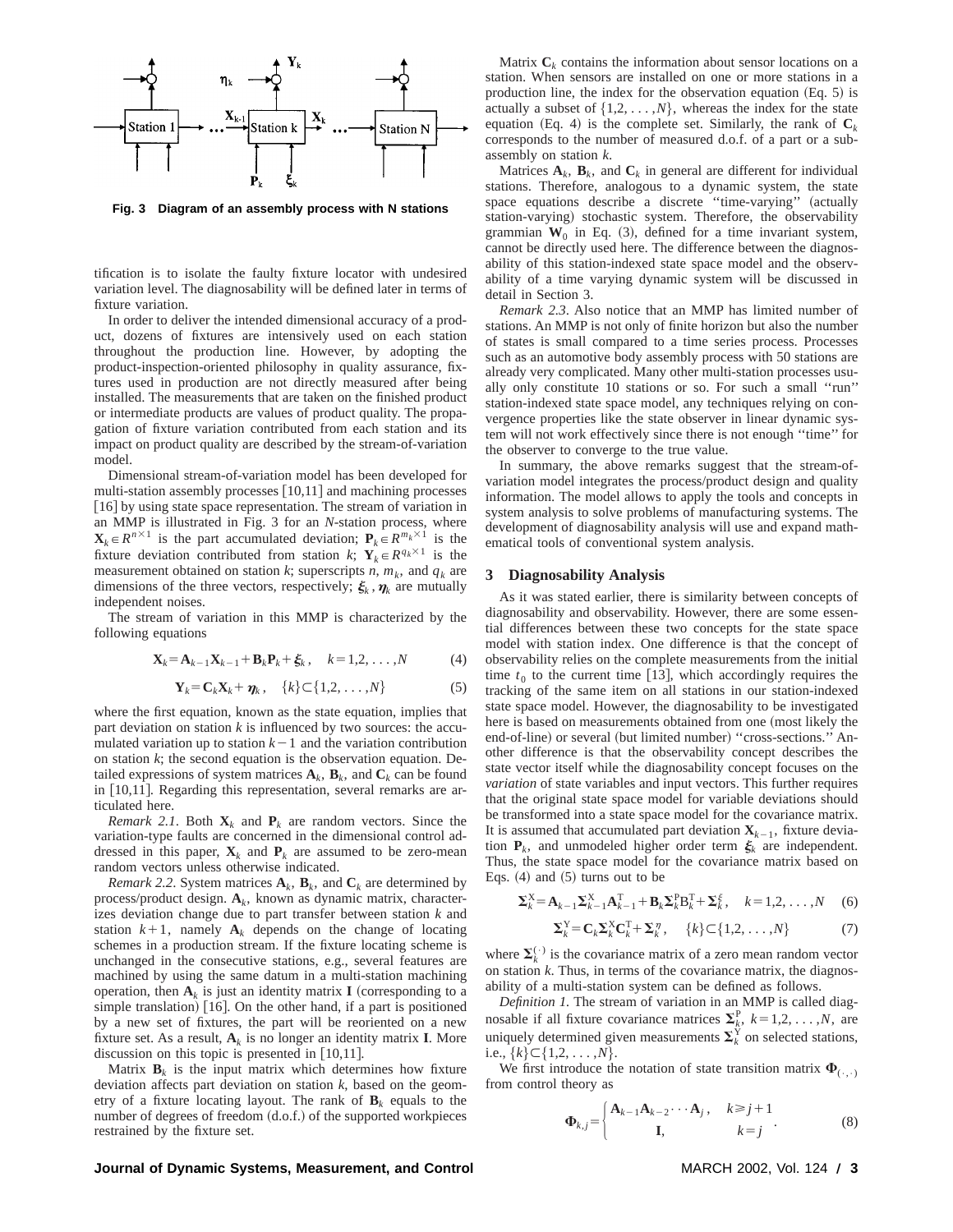The state space model in Eqs. (4) and (5) can be converted into an vector  $\sigma^P$  as input-output model

$$
\begin{bmatrix} \mathbf{Y}_1 \\ \mathbf{Y}_2 \\ \vdots \\ \mathbf{Y}_N \end{bmatrix} = \begin{bmatrix} \mathbf{C}_1 \mathbf{B}_1 & \mathbf{0} & \cdots & \mathbf{0} \\ \mathbf{C}_2 \Phi_{2,1} \mathbf{B}_1 & \mathbf{C}_2 \mathbf{B}_2 & \cdots & \mathbf{0} \\ \vdots & \vdots & \ddots & \vdots \\ \mathbf{C}_N \Phi_{N,1} \mathbf{B}_1 & \mathbf{C}_N \Phi_{N,2} \mathbf{B}_2 & \cdots & \mathbf{C}_N \mathbf{B}_N \end{bmatrix} \begin{bmatrix} \mathbf{P}_1 \\ \mathbf{P}_2 \\ \vdots \\ \mathbf{P}_N \end{bmatrix}
$$

$$
+ \begin{bmatrix} \mathbf{C}_1 \Phi_{1,0} \\ \mathbf{C}_2 \Phi_{2,0} \\ \vdots \\ \mathbf{C}_N \Phi_{N,0} \end{bmatrix} \cdot \mathbf{X}_0 + \begin{bmatrix} \epsilon_1 \\ \epsilon_2 \\ \vdots \\ \epsilon_N \end{bmatrix}
$$
(9)

where  $C_k = 0$  if no sensor is installed at station *k* and  $\varepsilon_k$  $=\sum_{i=1,k}C_k\Phi_{k,i}\xi_i+\eta_k$ . Given the independence relationship assumed among  $\mathbf{X}_{k-1}$ ,  $\mathbf{P}_k$ ,  $\boldsymbol{\xi}_k$ , and  $\boldsymbol{\eta}_k$ , the product deviation  $\mathbf{X}_0$ , the fixture deviation  $P_k$ , and the noise term  $\varepsilon_k$  are also independent. Further define

$$
\Gamma = \begin{bmatrix} C_1B_1 & 0 & \cdots & 0 \\ C_2\Phi_{2,1}B_1 & C_2B_2 & \cdots & 0 \\ \vdots & \vdots & \ddots & \vdots \\ C_N\Phi_{N,1}B_1 & C_N\Phi_{N,2}B_2 & \cdots & C_NB_N \end{bmatrix},
$$

$$
\Gamma_0 = \begin{bmatrix} C_1\Phi_{1,0} \\ C_2\Phi_{2,0} \\ \vdots \\ C_N\Phi_{N,0} \end{bmatrix}
$$
(10)

we can have,

$$
\Sigma^{\mathrm{Y}} = \Gamma \cdot \Sigma^{\mathrm{P}} \cdot \Gamma^{\mathrm{T}} + \Gamma_0 \Sigma_0^{\mathrm{X}} \Gamma_0^{\mathrm{T}} + \Sigma^{\varepsilon}
$$
 (11)

where

$$
\Sigma^{\text{P}} \equiv \text{cov}([\mathbf{P}_1^T \quad \mathbf{P}_2^T \quad \cdots \quad \mathbf{P}_N^T]^T),
$$
  
\n
$$
\Sigma^{\text{Y}} \equiv \text{cov}([\mathbf{Y}_1^T \quad \mathbf{Y}_2^T \quad \cdots \quad \mathbf{Y}_N^T]^T),
$$
  
\n
$$
\Sigma^{\varepsilon} \equiv \text{cov}([\mathbf{\varepsilon}_1^T \quad \mathbf{\varepsilon}_2^T \quad \cdots \quad \mathbf{\varepsilon}_N^T]^T),
$$

and

$$
\Sigma_0^X \equiv cov(\mathbf{X}_0).
$$

Then, the diagnosability in Definition 1 is equivalent to uniquely identifying  $\Sigma^P$ . In Eq. (11),  $\Sigma_0^X$  is known based on measurements obtained at the end of the upstream process. For instance, in the case of assembly process, the upstream process is the sheet metal stamping process. If  $\Sigma_k^{\varepsilon}$  is not known and should be estimated through in-line measurements, more sensors need to be installed at appropriate locations within each station to reduce the influence of noise  $[17,18]$ . Those proposed techniques can be applied together with the diagnosability study presented in this paper to give a comprehensive solution. Given that those techniques are available, we assume in this study that  $\sum_{k=1}^{\infty}$  is known or can be estimated from historical data. With this assumption,  $\Sigma^{\text{LHS}}$ is defined as the summation of all measured or estimable quantities

$$
\Sigma^{\text{LHS}} = \Sigma^{\text{Y}} - \Gamma_0 \Sigma_0^{\text{X}} \Gamma_0^T - \Sigma^{\varepsilon}
$$
 (12)

then, Eq.  $(11)$  is simplified as

$$
\Sigma^{\text{LHS}} = \Gamma \cdot \Sigma^{\text{P}} \cdot \Gamma^T \tag{13}
$$

where the right hand side is the summation of fixture variations from all stations, and is our focus in this study.

Since fixture deviations are independent among stations,  $\Sigma^P$  is a diagonal matrix with the variances of fixture deviations as its diagonal elements. The diagonal elements are arranged in a variance

$$
\boldsymbol{\sigma}^{\text{P}} = \text{diag}(\boldsymbol{\Sigma}^{\text{P}}) = [\text{diag}(\boldsymbol{\Sigma}^{\text{P}}_1)^T \cdots \text{diag}(\boldsymbol{\Sigma}^{\text{P}}_N)^T]^T
$$
  
=  $[\sigma_1^2(1) \cdots \sigma_{m_1}^2(1)] \cdots \sigma_1^2(N) \cdots \sigma_{m_N}^2(N)]^T$  (14)

Then, Eq.  $(13)$  can be expressed as

$$
\text{vec}(\Sigma^{\text{LHS}}) = \pi(\Gamma) \cdot \boldsymbol{\sigma}^{\text{P}} \tag{15}
$$

where vec( $\cdot$ ) is the vector operator listed in Appendix I and  $\pi(\cdot)$  is a transform defined as

$$
\pi: \Gamma^{q \times w} \to \pi(\Gamma)^{\frac{q(q+1)}{2} \times w} \tag{16}
$$

$$
\pi(\Gamma) = \begin{bmatrix} \gamma_1 \otimes \gamma_1 \\ \vdots \\ \gamma_1 \otimes \gamma_q \\ \gamma_2 \otimes \gamma_2 \\ \vdots \\ \gamma_2 \otimes \gamma_q \\ \vdots \\ \gamma_q \otimes \gamma_q \end{bmatrix}
$$
 (17)

where  $\Gamma \in R^{q \times w}$  and *q*, *w* are appropriate values corresponding to the dimensions of  $\Gamma$ ,  $\gamma$ <sub>i</sub> is the *i*<sup>th</sup> row vector of  $\Gamma$ , and  $\otimes$  represents the Hadamard product, explained in Appendix I as well. A brief derivation leading to Eq. (15) is included in Appendix II. The  $\pi$ -transform has the following properties that will be utilized later (the proofs are given in Appendix II):

*Property 1*. If the columns in  $\Gamma$  are independent, then the columns in  $\pi(\Gamma)$  are also independent.

*Property 2.* Given any two matrices  $\Gamma$ <sub>*i*</sub> and  $\Gamma$ <sub>*i*</sub>, if all columns in  $\Gamma_i$  are independent of those in  $\Gamma_i$ , then all columns in  $\pi(\Gamma_i)$  will be independent of columns in  $\pi(\Gamma_i)$ .

Then, we define the matrix

$$
\mathbf{D}_N = \pi(\Gamma) = \pi \left( \begin{bmatrix} \mathbf{C}_1 \mathbf{B}_1 & \mathbf{0} & \cdots & \mathbf{0} \\ \mathbf{C}_2 \Phi_{2,1} \mathbf{B}_1 & \mathbf{C}_2 \mathbf{B}_2 & \cdots & \mathbf{0} \\ \vdots & \vdots & \ddots & \vdots \\ \mathbf{C}_N \Phi_{N,1} \mathbf{B}_1 & \mathbf{C}_N \Phi_{N,2} \mathbf{B}_2 & \cdots & \mathbf{C}_N \mathbf{B}_N \end{bmatrix} \right)_{(18)}
$$

as the *diagnosability matrix*. The condition of the system diagnosability is revealed by the following theorem.

*Theorem 1.* Given an MMP characterized by Eqs.  $(4)$  and  $(5)$ , the stream of variation is diagnosable if and only if  $D_N^T D_N$  is of full rank or  $\rho(\mathbf{D}_N) = \sum_{k=1}^N m_k$ , where  $\rho(\cdot)$  is the rank of a matrix and  $m_k$  is the number of potential fixture faults at station  $k$ .

The proof is straightforward and thus omitted. Because the  $\pi$ -transform conducts multiplication among rows, Eq. (18) can be further written as

$$
\mathbf{D}_N = [\mathbf{\Pi}_1 \quad \cdots \quad \mathbf{\Pi}_k \quad \cdots \quad \mathbf{\Pi}_N] \tag{19}
$$

where

$$
\Pi_{k} = \pi \left( \begin{bmatrix} \mathbf{0} \\ \hline \mathbf{C}_{k} \mathbf{B}_{k} \\ \vdots \\ \mathbf{C}_{N} \mathbf{\Phi}_{N,k} \mathbf{B}_{k} \end{bmatrix} \right) \tag{20}
$$

 $\Pi_k$  is actually the diagnosability matrix of a single station  $k$ . It has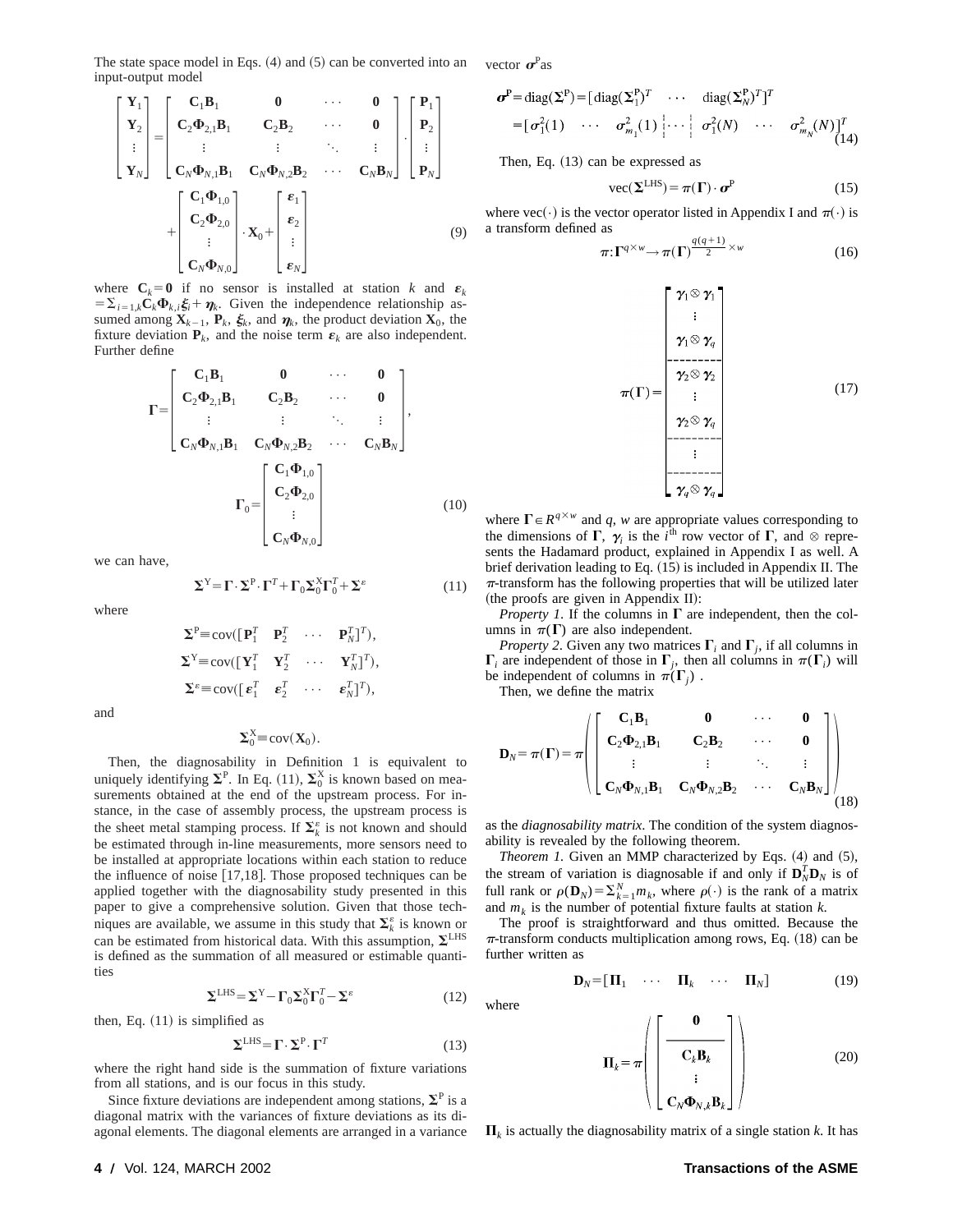a zero submatrix because the information obtained by sensors on stations  $k-1$ ,  $k-2$ , ..., 1 will not directly contribute to the diagnosis of faults on station *k*. The meaning of  $\Pi_k$  can be seen through the following. If only fixture fault  $({\bf P}_k)$  on station *k* is concerned, we can write the input-output relationship as

$$
\begin{bmatrix} \mathbf{Y}_{k} \\ \vdots \\ \mathbf{Y}_{N} \end{bmatrix} = \begin{bmatrix} \mathbf{C}_{k} \mathbf{B}_{k} \\ \vdots \\ \mathbf{C}_{N} \boldsymbol{\Phi}_{N,k} \mathbf{B}_{k} \end{bmatrix} \cdot \mathbf{P}_{k} + \begin{bmatrix} \mathbf{C}_{k} \boldsymbol{\Phi}_{k,0} \\ \vdots \\ \mathbf{C}_{N} \boldsymbol{\Phi}_{N,0} \end{bmatrix} \cdot \mathbf{X}_{0} + \begin{bmatrix} \boldsymbol{\varepsilon}_{k} \\ \vdots \\ \boldsymbol{\varepsilon}_{N} \end{bmatrix} \quad (21)
$$

In order to make the sizes of vectors and matrices consistent when different stations are considered, i.e., to make the vector size the same as  $[\mathbf{Y}_1^T \dots \mathbf{Y}_N^T]^T$ , we augment the vectors and matrices using a zero submatrix with appropriate dimensions as

$$
\begin{bmatrix} \mathbf{0} \\ \mathbf{Y}_{k} \\ \vdots \\ \mathbf{Y}_{N} \end{bmatrix} = \begin{bmatrix} \mathbf{0} \\ \mathbf{C}_{k} \mathbf{B}_{k} \\ \vdots \\ \mathbf{C}_{N} \mathbf{\Phi}_{N,k} \mathbf{B}_{k} \end{bmatrix} \cdot \mathbf{P}_{k} + \begin{bmatrix} \mathbf{0} \\ \mathbf{C}_{k} \mathbf{\Phi}_{k,0} \\ \vdots \\ \mathbf{C}_{N} \mathbf{\Phi}_{N,0} \end{bmatrix} \cdot \mathbf{X}_{0} + \begin{bmatrix} \mathbf{0} \\ \mathbf{\varepsilon}_{k} \\ \vdots \\ \mathbf{\varepsilon}_{N} \end{bmatrix} \quad (22)
$$

Following the analysis procedure in Eqs.  $(9)$ – $(15)$ ,  $\Pi_k$  will turn out to be the expression as defined in Eq.  $(20)$ . It is obvious that  $\Pi_k$  characterizes the diagnosability of individual stations. This actually leads to a further partition of system diagnosability elaborated as follows.

Ding et al. [14] pointed out that the diagnosability of the entire system can be partitioned as two types:  $1)$  within-station diagnosablility and 2) between-station diagnosability. The conditions of diagnosability given in  $[14]$  are for the single fault situation. Here, the conditions of diagnosability for multiple faults situation are stated.

*Definition 2.* The stream of variation is said to be within-station diagnosable (for instance, at station *k*) if all variances in  $\sigma_k^P$  $\int = \text{diag}(\Sigma_k^P) = [\sigma_1^2(k) \cdots \sigma_{m_k}^2(k)]^T$  can be uniquely determined by measurements  $\Sigma_i^Y$ ,  $\{i\} \subset \{1,2,\ldots,N\}$  in the situation that fixture faults only occurred at that station.

*Theorem 2.* Given an MMP characterized by Eqs.  $(4)$  and  $(5)$ , the stream of variation is within-station diagnosable at station *k* if and only if  $\mathbf{\Pi}_{k}^{T} \mathbf{\Pi}_{k}$  is of full rank or  $\rho(\mathbf{\Pi}_{k}) = m_{k}$ .

*Remark 3.1*.  $\Pi_k$  is also called within-station diagnosability matrix. It is obvious that a station is not diagnosable if there is no sensor installed on or after this station.

*Remark 3.2.* The *observability matrix* [13] for a discrete time varying dynamic system on  $[k_0, k_f]$  is

$$
\mathbf{O}_{k_0, k_f} = \begin{bmatrix} \mathbf{C}_{k_0} \mathbf{\Phi}_{k_0, k_0} \\ \mathbf{C}_{k_0+1} \mathbf{\Phi}_{k_0+1, k_0} \\ \vdots \\ \mathbf{C}_{k_f-1} \mathbf{\Phi}_{k_f-1, k_0} \end{bmatrix}
$$
(23)

Comparing the observability matrix  $\mathbf{O}_{k_0, k_f}$  with diagnosability matrix  $\Pi_k$ , we see several differences: (1)  $\Pi_k$  has matrix  $\mathbf{B}_k$  at its each row element because diagnosability defined in this paper concerns input vector  $P_k$  rather than state vector  $X_k$ . (2) Indices in row elements in  $\Pi_k$  may not be continuous because sensors are normally installed at selected stations in an MMP and each index corresponds to a physically different sensor or sensor set. On the other hand, indices in  $\mathbf{O}_{k_0, k_f}$  are continuous from  $k_0$  to  $k_f$  since sensors can continuously produce time-series data in dynamic system and all the indices actually correspond to the same sensor set. (3) The matrix  $\Pi_k$  is computed after applying the  $\pi$ -transform on the input-output matrix because diagnosability refers to the *variation of fixture deviation* rather than the fixture deviation itself. Based on the above comparison, it is concluded that within-station diagnosability matrix in an MMP is equivalent to the observability matrix defined in a dynamic system. The newly defined withinstation diagnosability matrix captures the unique properties of manufacturing system, and thus it is more appropriate for manufacturing applications.

The between-station diagnosability refers to the capability to distinguish fixture faults occurring across different stations. If a fault occurred on station *k*, it may have distinct symptom from all other faults at the same and different stations. Then, the fault can be uniquely determined by using in-line measurements. However, it may have the same symptom with other faults at the same stations but the distinct symptom from faults at different stations. In such a situation, only a superposition of faults with the same symptom can be estimated. If all components included in the superposition come from the same station, we are still able to tell on which station the faulty fixture locates, although the exact faulty fixture is unclear.

*Definition 3.* The stream of variation is said to be betweenstation diagnosable on station *k* if a superposition of fixture faults on station *k* can be uniquely determined by measurements  $\Sigma_i^Y$ ,  $\{i\} \subset \{1,2,\ldots,N\}.$ 

*Theorem 3.* Given an MMP characterized by Eqs.  $(4)$  and  $(5)$ , the stream of variation is between-station diagnosable on station *k* if and only if the columns in  $\Pi_k$  are independent of all other columns in  $\mathbf{D}_N$ .

*Proof.*  $\mathbf{D}_N$  is grouped into two parts:  $\mathbf{\Pi}_k$  and  $\mathbf{\Pi}^{(r)}$ , where  $\mathbf{\Pi}^{(r)}$ includes all the rest of the columns in  $\mathbf{D}_N$  other than those in  $\mathbf{\Pi}_k$ . Accordingly, the variance vector  $\sigma^P$  is also grouped as  $\left[\boldsymbol{\sigma}_{k}^{T} \boldsymbol{\sigma}^{(r)T}\right]^{T}$ . By using the algorithm of singular value decomposition  $[19]$ , we can write

$$
\boldsymbol{\Pi}_k \boldsymbol{\sigma}_k \text{=}\sum_{i=1}^{\rho(\boldsymbol{\Pi}_k)} \; \boldsymbol{\lambda}_i^{(k)} \boldsymbol{\mathrm{u}}_i^{(k)} (\boldsymbol{\mathrm{v}}_i^{(k)\text{T}} \boldsymbol{\sigma}_k)
$$

and

$$
\Pi^{(r)}\boldsymbol{\sigma}^{(r)} = \sum_{i=1}^{\rho(\Pi^{(r)})} \lambda_i^{(r)} \mathbf{u}_i^{(r)} (\mathbf{v}_i^{(r)} \mathbf{T} \boldsymbol{\sigma}^{(r)})
$$
(24)

where  $\mathbf{v}_i^{(k)}$ <sup>T</sup> $\sigma_k$  is a linear combination of  $\sigma_k$ . Since the columns in  $\Pi_k$  are independent of those in  $\Pi^{(r)}$ ,  $\lambda_i^{(k)} \mathbf{u}_i^{(k)}$ 's are also independent of  $\lambda_i^{(r)} \mathbf{u}_i^{(r)}$ 's, implying that the coefficient matrix comprising  $\lambda_i^{(k)}$ **u**<sup>(*k*</sup>)</sub> and  $\lambda_i^{(r)}$ **u**<sup>(*r*)</sup> is of full rank. Therefore,  $\mathbf{v}_i^{(k)}$ <sup>T</sup> $\sigma_k$ , the linear combination of fixture faults at station *k*, i.e., the fault superposition on station *k*, is uniquely determined from the left hand vector in Eq.  $(24)$ . Q.E.D.

If the stream of variation of an MMP is between-station diagnosable and also within-station diagnosable on each station, the entire system is then diagnosable. This partition provides a twostep diagnosis procedure in the MMP: first localize the fixture faults at a candidate station and second isolate the fixture fault right on that candidate station. This two-step procedure was proposed in [20] for a knowledge-based expert system. Our analytical approach is consistent with the heuristic reasoning procedure and provides more rigorous mathematics foundation.

When a system is not fully diagnosable, it can either be not diagnosable at all or partially diagnosable. Differentiation among these partially diagnosable system is also of our interest. Analogous to observability index  $[13]$  used in control theory, we define diagnosability index to quantitatively describe the percentage of potential faults that can be identified.

*Definition 4.* Within-station diagnosability index, denoted as  $\mu_k$ , is defined as the ratio of the number of independent columns in  $\Pi_k$  over the number of potential fixture faults, that is,

$$
\mu_k = \frac{\rho(\Pi_k)}{m_k} \tag{25}
$$

Index  $\mu_k$  indicates how many fixture faults and/or their superposition on a station can be determined. It is a normalized quantity

#### **Journal of Dynamic Systems, Measurement, and Control MARCH 2002, Vol. 124 / 5**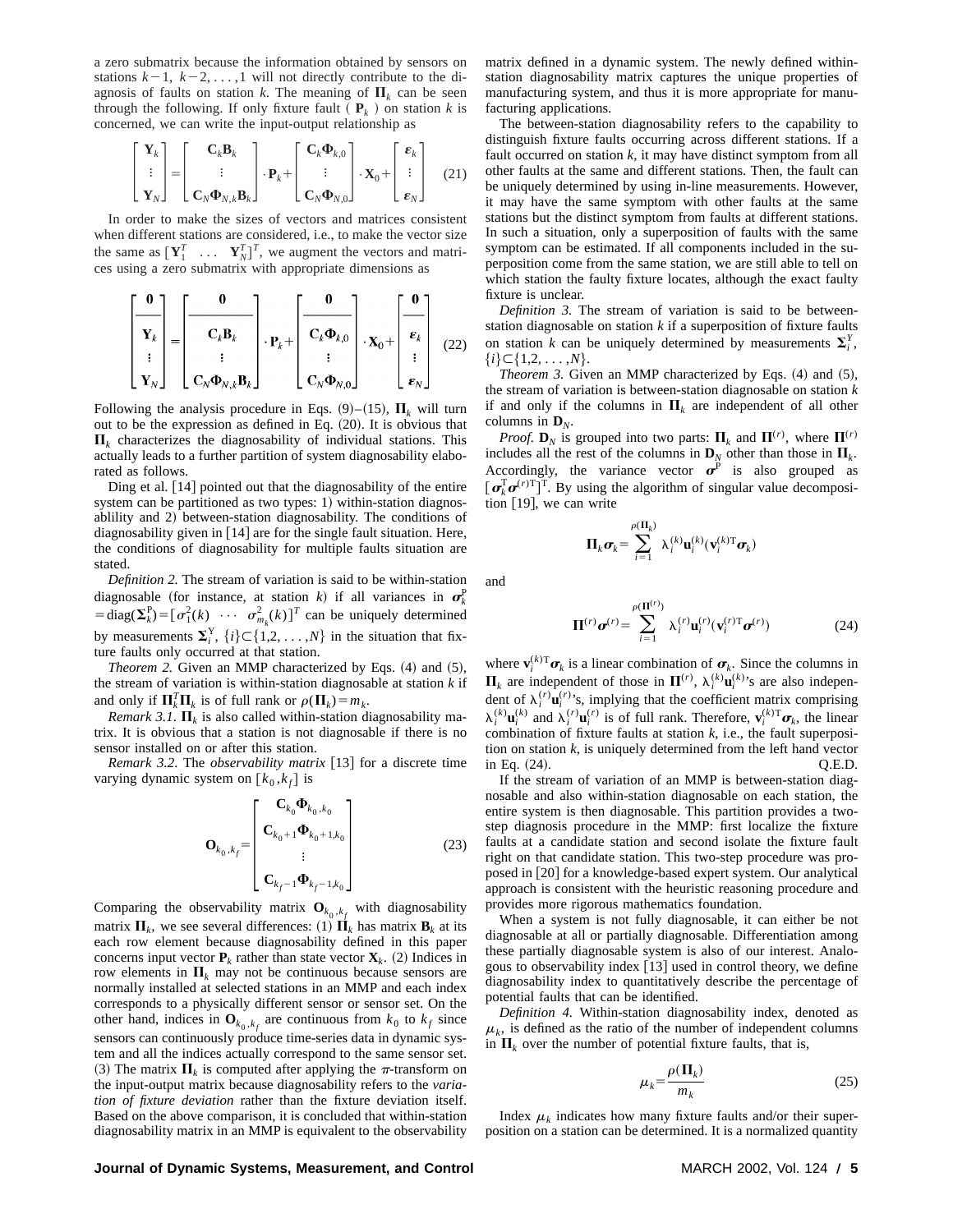in [0, 1].  $\mu_k=0$  means that the fixture fault on this station is completely undistinguishable, while  $\mu_k=1$  indicates a complete diagnosable station. Thus, Theorem 2 can be rephrased as that the stream of variation is within-station diagnosable on station *k* if and only if  $\mu_k=1$ . Any  $\mu_k$  between 0 and 1 is for a partially diagnosable station. In fact, the numerator of  $\mu_k$  is corresponding to the observability index defined in control theory, where the observability index is not normalized. The difference between  $\Pi_k$ and observability matrix has already been addressed in *Remark 3.2.* In spite of the differences, these two indices have a common objective, which is to quantify the independent sensing information for a given system configuration. The independent sensing information refers to a sensor measurement which is distinct from and also not the superposition of other sensor measurements.

*Definition 5.* The process diagnosability index of an MMP, denoted as  $\mu$ , is defined as

$$
\mu = \frac{\rho(\mathbf{D}_N)}{\sum_{k=1}^N m_k} \tag{26}
$$

Index  $\mu$  quantitatively describes the percentage of independent equations with respect to the total number of potential fixture faults in the entire MMP. Same as  $\mu_k$ ,  $\mu$  is also a normalized quantity in [0, 1], with  $\mu=1$  meaning that the process is completely diagnosable. It should be noted that the condition  $\mu=1$  is stronger than the condition  $\{\mu_k=1, k=1,2,\ldots,N\}$  because fixture faults could be undistinguishable among different stations, i.e., the between-station diagnosability not ensured.

# **4 Example**

A three-station assembly process  $(N=3)$  is used to illustrate the proposed methodology. There are four parts marked as 1, 2, 3, and 4. Three stations are involved to finish assembly and measurements:  $(1)$  parts 1 and 2 are assembled at Station I (Fig. 4 $(a)$ ),  $(2)$ subassembly " $1+2$ " is welded with parts 3 and 4 at Station II  $(Fig. 4(b))$ , and  $(3)$  the assembly are measured at Station III (Fig.  $4(c)$ ). If  $I_k$  is used to denote the number of parts involved in the assembly on station *k*, then  $I_1 = 2$ ,  $I_2 = I_3 = 4$  for this example.

In this example, we only consider 2-D in-plane motion of rigid parts, i.e., DOF=3. Each part is restrained by a set of fixtures constituting a four-way pin/hole locating pair controlling motion in both *x* and *z* directions and a two-way pin/slot locating pair controlling motion only in *z* direction. A subassembly with several parts also needs a four-way pin and a two-way pin to completely control its d.o.f. For example, subassembly " $1+2$ " is positioned by the fixture pair  $\{P_1, P_4\}$  on part 1 and part 2, respectively, as shown in Fig. 4(b). A pinhole/slot is called "active" pinhole/slot if it is used on the current station to position an assembly, represented by a black circle/slot in Fig. 4; otherwise it is ''inactive,'' represented by an empty circle/slot.

**4.1 Sensor Distribution Scheme 1: End-of-Line Sensing.** Endof-line sensing describes the scenario where all sensors are installed only at the end of production line. It is cost effective and widely implemented in industry for the purpose of product inspection.



Fig. 4 Three-station assembly with end-of-line sensing

In such case, (after removing the zero submatrix)  $\Pi_k$  becomes

$$
\Pi_k = \pi(\mathbf{C}_3 \mathbf{\Phi}_{3,k} \mathbf{B}_k) \tag{27}
$$

Even if  $\rho(C_3) = I_3$  ·DOF, i.e., a sufficient number of sensors can access all d.o.f. of workpieces in the product,  $\Pi_k$  could still be rank-deficient if  $\Phi_{3,k}$  is not of full rank. The only exception is for the last station  $k=3$ , where  $\Pi_3 = \pi(\mathbf{C}_3 \mathbf{B}_3)$  since  $\Phi_3 = I$ . The sufficient number of sensors makes all d.o.f. of components at Station III measurable, which renders  $\rho(\Pi_3) = m_3$ . This suggests that the fixture fault is diagnosable at the last station. In general, the diagnosability of an MMP depends strongly on the transition matrix  $\Phi_{N,k}$ , which is in turn determined by the dynamic matrix  $\mathbf{A}_k$ . As pointed out in *Remark 2.2*,  $A_k$  is primarily decided by the consistency in fixture layouts among stations. Difference of fixture locating layouts between stations results in reorientation so that some ''memory'' about part position and orientation on the previous station may be lost, causing  $A_k$  rank deficient. Thus, the system diagnosability is not guaranteed by employing the end-of-line sensing strategy.

The above argument can be verified by the given example, with sensors  $M_{1-8}$  installed at Station III as shown in Fig. 4. Here,  $\rho(C_3)=4\times3=12.$ 

*Step 1. Set up the state space model for this three-station process.*

The state space representation of this process is shown as follows

$$
\mathbf{X}_1 = \mathbf{B}_1 \mathbf{P}_1 + \xi_1
$$
  
and 
$$
\mathbf{X}_k = \mathbf{A}_{k-1} \mathbf{X}_{k-1} + \mathbf{B}_k \mathbf{P}_k + \xi_k, \quad k = 2,3
$$
 (28)

$$
\mathbf{Y}_3 = \mathbf{C}_3 \mathbf{X}_3 + \boldsymbol{\eta}_3,\tag{29}
$$

where the initial state  $X_0$  that is part deviation from the stamping process is assumed negligible. Numerical expressions of **A**, **B**, and **C** of the assembly process in Fig. 4 are given as follows.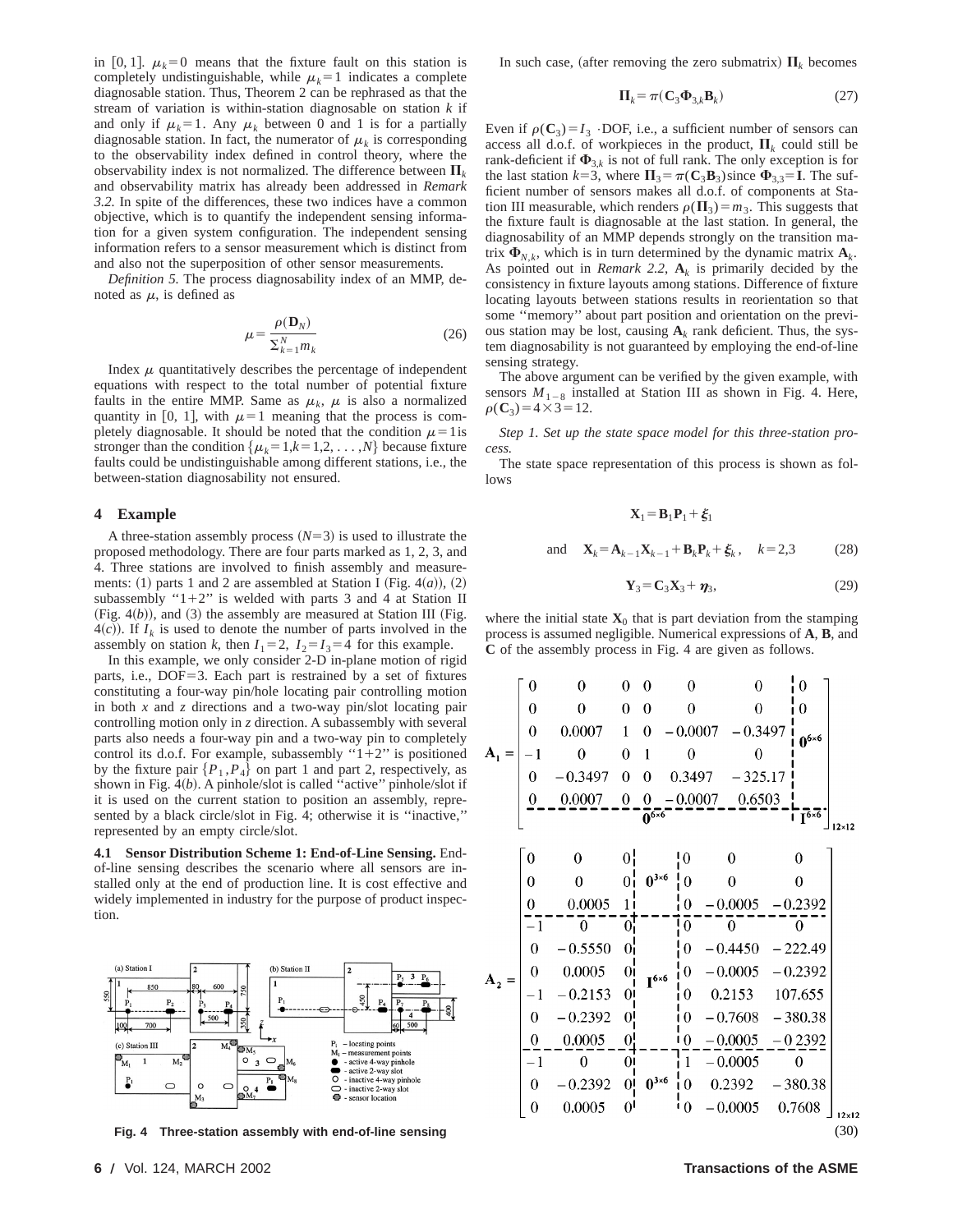



*Step 2. Diagnosability Study.* Within-station diagnosability matrix  $\Pi_k$  equal to  $\pi(\Gamma_k)$ , where  $\Gamma_k = C_3 \Phi_{3,k} \mathbf{B}_k$  for  $k=1,2,3$ . The  $\Gamma_k$ 's are shown as follows,

(32)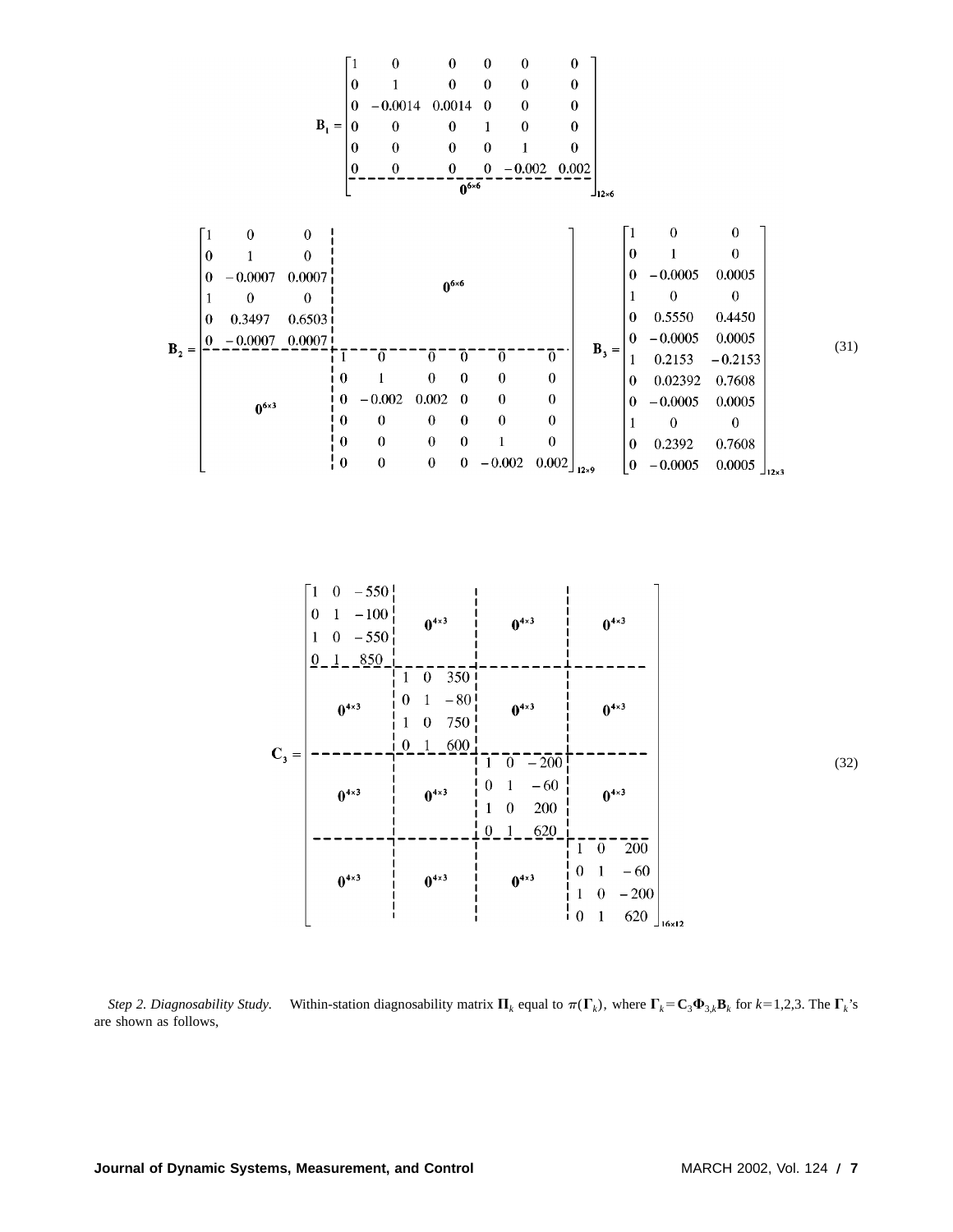|              | $\theta$       | 0.4011         | $-0.7857$      | $\overline{0}$ | $\overline{0}$ | 0.3846    |              |
|--------------|----------------|----------------|----------------|----------------|----------------|-----------|--------------|
|              | $\Omega$       | 0.0729         | $-0.1429$      | $\theta$       | $\theta$       | 0.0699    |              |
|              | $\Omega$       | 0.4011         | $-0.7857$      | $\overline{0}$ | $\overline{0}$ | 0.3846    |              |
|              | $\Omega$       | $-0.6199$      | 1.2143         | $\theta$       | $\Omega$       | $-0.5944$ |              |
|              | 1<br>—         | 0.2448         | 0              | 1              | $-0.7$         | 0.4552    |              |
|              | 0              | $-0.4056$      | 0              | $\overline{0}$ | 1.16           | $-0.7544$ |              |
|              | $^{-1}$        | $-0.5245$      | $\overline{0}$ | 1              | 1.5            | 0.9755    |              |
| $\Gamma_1 =$ | $\Omega$       | 0.0699         | 0              | $\Omega$       | $-0.2$         | 0.1301    |              |
|              | 0              | $\theta$       | 0              | $\overline{0}$ | $\theta$       | $\Omega$  |              |
|              | $\theta$       | $\overline{0}$ | 0              | $\theta$       | $\theta$       | $\Omega$  |              |
|              | $\theta$       | $\theta$       | 0              | $\theta$       | $\overline{0}$ | $\Omega$  |              |
|              | $\overline{0}$ | $\theta$       | 0              | $\theta$       | $\overline{0}$ | $\Omega$  |              |
|              | $\theta$       | $\overline{0}$ | 0              | $\theta$       | $\theta$       | $\theta$  |              |
|              | $\theta$       | $\overline{0}$ | $\theta$       | $\theta$       | $\theta$       | $\theta$  |              |
|              | $\Omega$       | $\theta$       | $\theta$       | $\theta$       | $\theta$       | $\Omega$  |              |
|              |                | $\Omega$       | 0              | $\theta$       | $\overline{0}$ | $\Omega$  | $16\times 6$ |
|              |                |                |                |                |                |           |              |

|              | $\Omega$       | 0.1215    | $-0.3846$ | $\Omega$       | $\Omega$       | $\Omega$ | $\Omega$       | $\Omega$ | 0.2632    |             |
|--------------|----------------|-----------|-----------|----------------|----------------|----------|----------------|----------|-----------|-------------|
|              | $\Omega$       | 0.0221    | $-0.0699$ | $\Omega$       | $\overline{0}$ | $\Omega$ | $\Omega$       | $\Omega$ | 0.0478    |             |
|              | $\overline{0}$ | 0.1215    | $-0.3846$ | $\Omega$       | $\theta$       | $\theta$ | $\Omega$       | $\Omega$ | 0.2632    |             |
|              | $\Omega$       | $-0.1877$ | 0.5944    | $\Omega$       | $\Omega$       | $\theta$ | $\theta$       | $\Omega$ | $-0.4067$ |             |
|              | $\Omega$       | $-0.0773$ | 0.2448    | $\Omega$       | $\Omega$       | $\theta$ | $\theta$       | $\Omega$ | $-0.1675$ |             |
|              | $\Omega$       | $-0.1877$ | 0.5944    | $\mathbf{0}$   | $\Omega$       | $\theta$ | $\theta$       | $\theta$ | $-0.4067$ |             |
|              | $\Omega$       | 0.1656    | $-0.5245$ | $\Omega$       | $\Omega$       | $\Omega$ | $\Omega$       | $\Omega$ | 0.3589    |             |
|              | $\Omega$       | $-0.3379$ | 1.0699    | $\Omega$       | $\Omega$       | $\Omega$ | $\theta$       | $\Omega$ | $-0.7321$ |             |
| $\Gamma_2 =$ | - 1            | $-0.3110$ | $\Omega$  | 1              | 0.4            | $-0.4$   | $\Omega$       | $\theta$ | 0.3110    |             |
|              | $\Omega$       | $-0.2679$ | $\Omega$  | $\Omega$       | 1.12           | $-0.12$  | $\Omega$       | $\Omega$ | $-0.7321$ |             |
|              | $-1$           | $-0.1196$ | $\Omega$  | 1              | $-0.4$         | 0.4      | $\theta$       | $\Omega$ | 0.1196    |             |
|              | $\Omega$       | 0.0574    | $\Omega$  | $\Omega$       | $-0.24$        | 1.24     | $\Omega$       | $\Omega$ | $-1.0574$ |             |
|              | $-1$           | 0.0957    | $\theta$  | $\Omega$       | $\Omega$       | $\Omega$ | 1              | $-0.4$   | 0.3043    |             |
|              | $\Omega$       | $-0.2679$ | $\theta$  | $\Omega$       | $\Omega$       | $\Omega$ | $\theta$       | 1.12     | $-0.8521$ |             |
|              | $-1$           | $-0.0957$ | $\Omega$  | $\Omega$       | $\Omega$       | $\Omega$ | 1              | 0.4      | $-0.3043$ |             |
|              | $\overline{0}$ | 0.0574    | $\theta$  | $\overline{0}$ | $\overline{0}$ | $\theta$ | $\overline{0}$ | $-0.24$  | 0.1826    | $16\times9$ |
|              |                |           |           |                |                |          |                |          |           |             |

$$
\Gamma_3 = \left[\begin{array}{cccc} 1 & 0.2632 & -0.2632 \\ 0 & 1.0478 & -0.0478 \\ 1 & 0.2632 & -0.2632 \\ 0 & 0.5933 & 0.4067 \\ 1 & -0.1675 & 0.1675 \\ 0 & 0.5933 & 0.4067 \\ 1 & 0.3589 & -0.3589 \\ 0 & 0.2679 & 0.7321 \\ 1 & 0.3110 & -0.3110 \\ 0 & 0.2679 & 0.7321 \\ 1 & 0.1196 & -0.1196 \\ 0 & -0.0574 & 1.0574 \\ 1 & -0.0957 & 0.0957 \\ 0 & 0.2679 & 0.7321 \\ 1 & 0.0957 & -0.0957 \\ 0 & -0.0574 & 1.0574 \\ 0 & -0.0574 & 1.0574 \\ 0 & -0.0574 & 1.0574 \\ 0 & -0.0574 & 1.0574 \\ \end{array}\right]_{16\times 3}
$$

(33)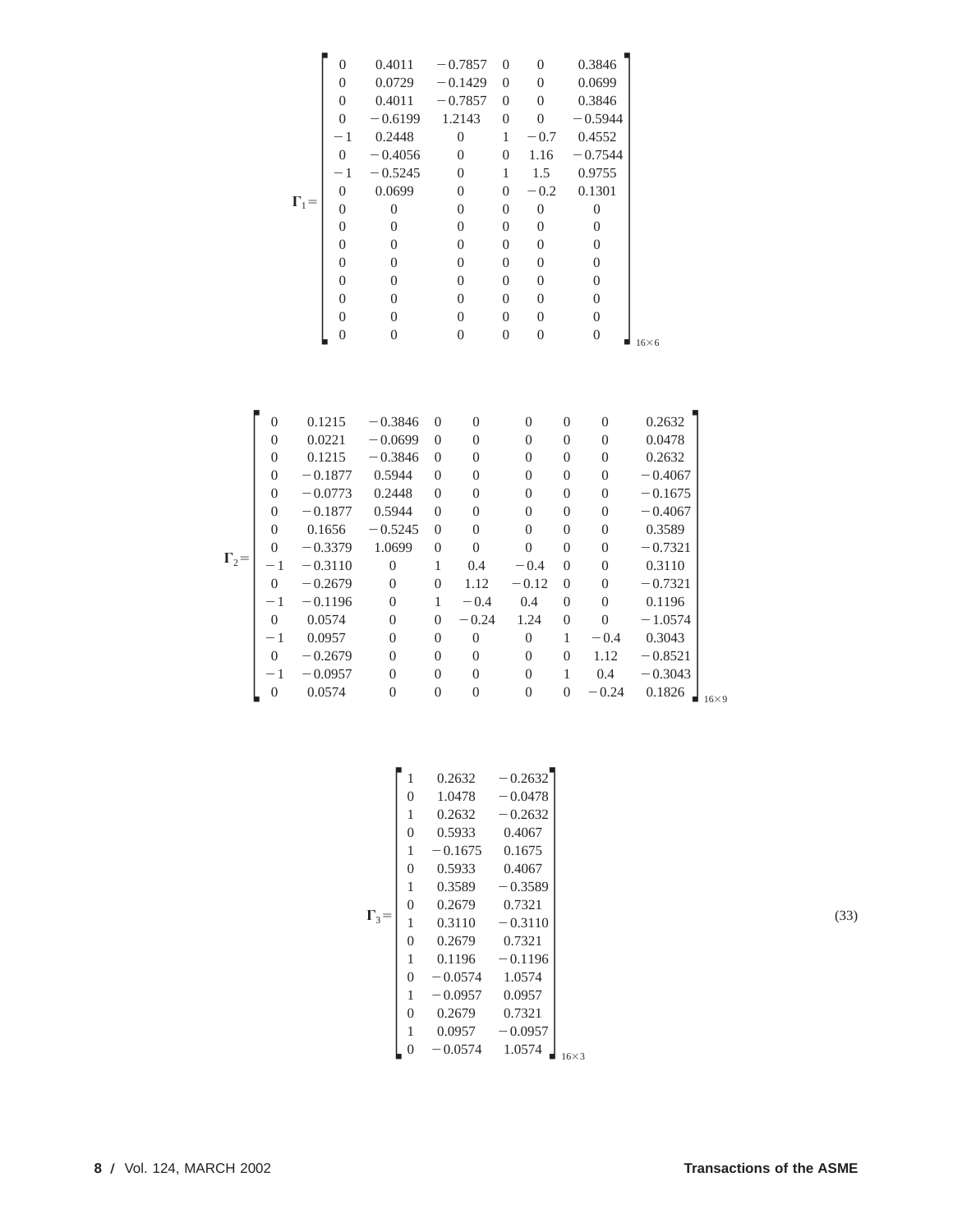**Table 1 Diagnosability indices**

| Parameters     | Station I | Station II | Station III | Overall |
|----------------|-----------|------------|-------------|---------|
| $\rho(\cdot)$  |           |            |             |         |
| m <sub>k</sub> |           |            |             |         |
| μ              | 0.667     |            |             | 0.889   |

It is noticed that  $\Gamma_1$  and  $\Gamma_2$  are of rank 3 and rank 6, respectively, and  $\Gamma_3$  is of rank 3 (full rank). The reason that  $\Gamma_1$  and  $\Gamma_2$ are less than full rank is that state transition matrices  $\Phi_{(\cdot,\cdot)}$ 's are singular for all transitions due to the inconsistency in fixture locating layouts among different stations.  $\Gamma_3$  is of full rank since the sensor is directly installed on Station III, and there is no part transition involved. Although  $\Gamma_1$  and  $\Gamma_2$  are less than full rank, the corresponding within-station diagnosability matrices  $\Pi_1$  and  $\Pi_2$ could be of full rank since the  $\pi$ -transform defined in Appendix II can potentially increase the rank of a matrix by generating more rows and keeping the same number of columns. Actually,  $\rho(\Pi_1)$ =4 and  $\rho(\Pi_2)=9$  so  $\Pi_2=\pi(\Gamma_2)$  is of full rank.  $\Pi_3$  is certainly of full rank since  $\Gamma_3$  has full rank. Because of the high dimensions of  $\Pi_k$ 's  $(\Pi_1 \in \mathbb{R}^{136 \times 6}, \Pi_2 \in \mathbb{R}^{136 \times 9}, \Pi_3 \in \mathbb{R}^{136 \times 3}$ , their expressions are not listed.

One also notices that  $\Gamma_1$  can be divided into two blocks with dimension 8×6, and the second block of  $\Gamma_1$  is a zero matrix. The zero block is corresponding to parts 3 and 4, which have not been assembled at Station I.  $\Gamma_2$  and  $\Gamma_3$  do not contain such kind of zero block since all four workpieces appear on both Stations II and III. With the zero-block in  $\Gamma_1$ , it is easy to verify that all columns in  $\Gamma_1$  are independent of those in  $\Gamma_2$  and  $\Gamma_3$ . Moreover, with numerical computation, the columns in  $\tilde{\Gamma}_2$  are found to be independent to the columns in  $\Gamma_3$ . According to *Property 2* of  $\pi$ -transform, the columns in  $\Pi_1$ ,  $\Pi_2$ , or  $\Pi_3$  should be independent to those in the other two matrices. Therefore, the fixture fault in this assembly process is between-station diagnosable. The values of rank of  $\Pi_k$ ,  $m_k$  (i.e., # of faults), and diagnosability index are listed in Table 1. It is concluded that fixture fault is partially diagnosable at Station I but is diagnosable at Stations II and III. Thus, with the end-ofline sensing strategy, the entire system is not fully diagnosable. The overall system has 88.9% diagnosability, where  $\mu_2 = \mu_3 = 1$ and  $\mu_1$ =0.667 (66.7% diagnosability).

**4.2 Sensor Distribution Scheme 2: ''Saturated Sensing.''** When a sufficient number of sensors are installed at every station to measure all degrees of freedom of each part, i.e.,  $\rho(C_k) = I_k$ •DOF, this distribution scheme is known as ''saturated sensing.'' The  $k^{\text{th}}$  row block in  $\Pi_k$  is  $C_k B_k$ , which is the transformation from the fixture deviation to the deviation at the sensor location at station *k*. Since all d.o.f. of each workpiece are restrained and also measured,  $C_k B_k$  is of full rank in this case. Thus, the corresponding columns in  $\Pi_k$  after the  $\pi$ -transform are independent due to *Property 1* of  $\pi$ -transform. As a result,  $\rho(\mathbf{\Pi}_k) = m_k$ , namely  $\mathbf{\Pi}_k^T \mathbf{\Pi}_k$ 



**Fig. 5 Three-station assembly with ''saturated sensing''** necessary.

is of full rank. Moreover, the row blocks in  $\Pi_k$  with index less than *k* are all zero blocks (refer to Eq. (20)), implying that  $\mathbf{D}_N$  is in an echelon format and  $\Pi_i$  has different number of zero rows as  $\Pi_k$ has, for any  $j \neq k$ . According to this echelon structure, it is obvious that the columns in  $\Pi_k$  are independent of  $\Pi_j$  for any  $j \neq k$ . That means fixture fault is not only with-station diagnosable at each station but also between-station diagnosable, so it is equivalent to the condition that  $\mathbf{D}_N$  is of full rank and  $\mu=1$ . This is consistent with our intuition that the complete diagnosability of MMPs can be achieved by installing sensors almost everywhere.

In this example, there are total 20 sensors installed at all three stations, with two sensors on each part, as shown in Fig. 5. The state equations are the same as those in Eq.  $(28)$ . However, the observation equation consists of three equations for sensors installed at all three stations as

$$
\mathbf{Y}_k = \mathbf{C}_k \mathbf{X}_k + \boldsymbol{\eta}_k, \quad k = 1, 2, 3,
$$
 (34)

where  $C_3$  is the same as that in Eq. (32), and  $C_1$  and  $C_2$  are given as follows.



The above generic conclusion concerning the diagnosability of ''saturated sensing'' scheme can be confirmed by numerical calculation. However, this scenario is too costly in reality and not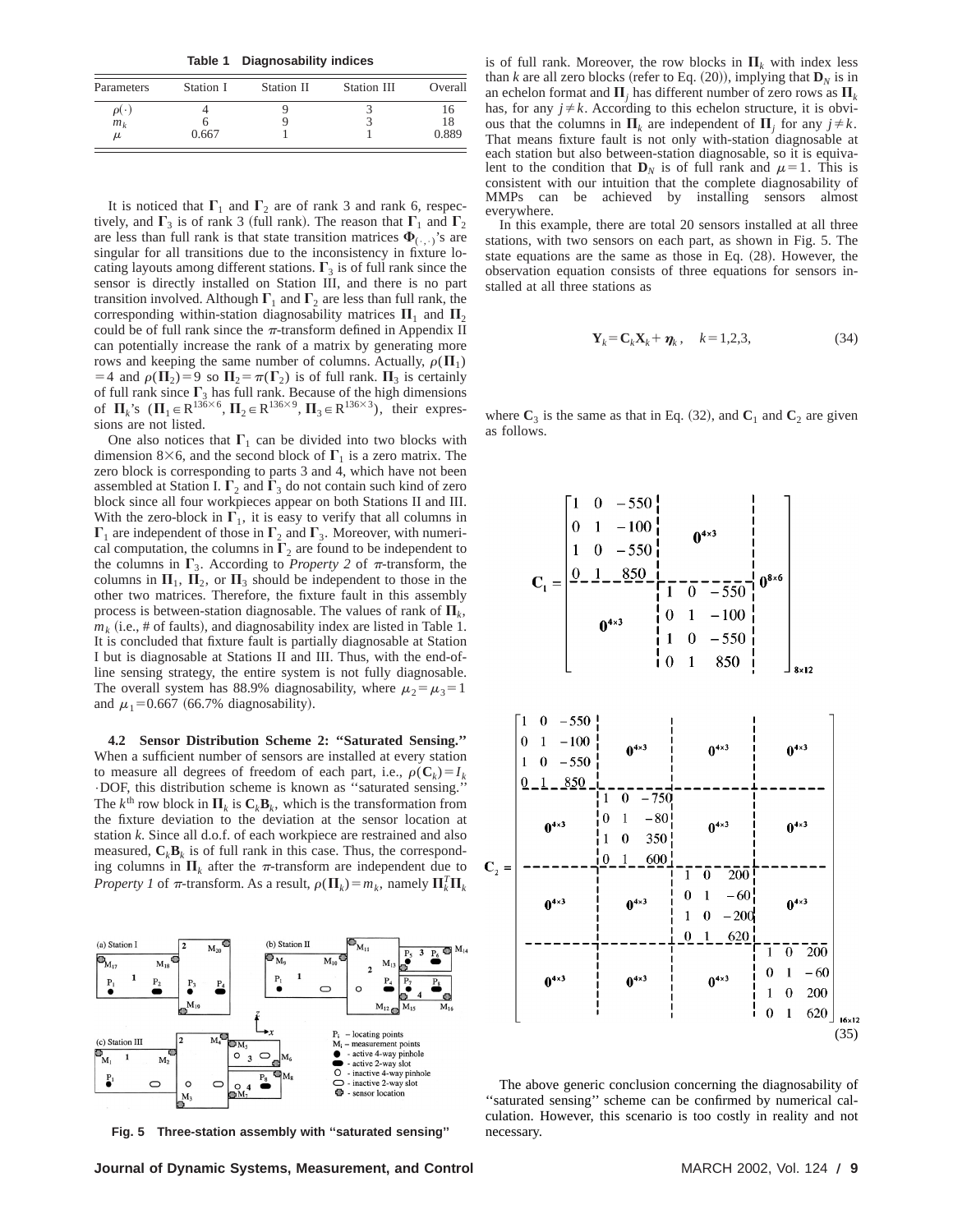

**Fig. 6 Sensor distribution scheme 3**

**4.3 Sensor Distribution Scheme 3.** We know that the sensor installation in Scheme 2 can achieve  $\mu_k=1$  for all three stations. Using the sensor installation in Scheme 2 as the starting point, Scheme 3 can be obtained by trying out different combinations to minimize the number of sensors while maintain  $\mu_k = 1$  at each station. Since the number of sensors is limited at each station, the minimum solution usually can be quickly found for a single station. In this procedure, minimization is only done for a single station without considering sensors installed on other stations. Therefore, it is a local optimization scheme.

As for Scheme 3, the station-wise optimization is carried out forward from Station I to Station III. The results are shown in Fig. 6, with total 8 sensors installed at three stations. At Station I, two sensors  $(M_{1,2})$  are placed on part 1 and part 2, respectively. At Station II, four sensors  $(M_{3-6})$  are placed on different parts with one sensor on each individual part. Two more sensors (*M*7,8) are placed on part 1 and part 4 at Station III, respectively. Though  $\{\mu_k=1, k=1,2,3\}$  is not in general equivalent to  $\mu=1$ ,  $\mu$  is in fact 1 for this specific sensor distribution, after achieving  $\mu_k=1$ for three stations.

The observation matrices are different from those in Section 4.2 since the different number of sensors are implemented. Matrices  $C'_1$ ,  $C'_2$ , and  $C'_3$  in  $Y_k = C'_k X_k + \eta_k$ ,  $k=1,2,3$  are given as



By using this sensor distribution scheme, the number of sensors implemented is 12 less than that in the ''saturated sensing'' scheme, rendering a 60% decrease.

**Table 2 Comparison among four sensing schemes**

|    | $\mu$                            |
|----|----------------------------------|
|    | 88.9%                            |
| 20 | 100%                             |
|    | 100%                             |
|    | 100%                             |
|    | # of sensing station # of sensor |

**4.4 Sensor Distribution Scheme 4.** Distribution Scheme 4 is obtained in a similar way as Scheme 3, however, with the station-wise optimization done backward from Station III to Station I. On each single station, the procedure is the same as that in Scheme 3. From the diagnosability study, it is known that sensors installed on the downstream station will contribute to diagnosis of fixture fault at the previous stations, whereas sensors on upstream stations do not help in diagnosing the downstream process. As a result, sensors distributed by using Scheme 4 should be no more than the number of sensors determined in Scheme 3.

Scheme 4 ends up with five sensors  ${M_{1-5}}$  implemented in the process to achieve 100% within-station diagnosability, i.e.,  $\mu_k$  $=1, k=1,2,3.$  The five sensors are distributed at three stations with two at Station III, two at Station II, and one at Station I, shown in Fig. 7. When the overall system diagnosability is verified,  $\mu$  is also 100% for this particular example.

The observation matrices  $\mathbf{C}''_1$ ,  $\mathbf{C}''_2$ , and  $\mathbf{C}''_3$  in  $\mathbf{Y}_k = \mathbf{C}''_k \mathbf{X}_k + \mathbf{\eta}_k$ ,  $k=1, 2, 3$  are different from those in Sections 4.2 and 4.3, and are also listed here.

$$
C''_1 = \begin{bmatrix} 1 & 0 & -550 \\ 0 & 1 & -100 \end{bmatrix} \begin{bmatrix} 0^{2\times 9} \end{bmatrix}_{2\times 12}
$$
  
\n
$$
C''_2 = \begin{bmatrix} 0^{2\times 3} & 1 & 0 & -750 \\ - & - & 0 & 1 & -80 \\ 0^{2\times 3} & 0^{2\times 3} & 1 & -\frac{750}{10} \\ 0^{2\times 3} & 0^{2\times 3} & 0 & 1 \end{bmatrix} \begin{bmatrix} 0^{2\times 3} & 0^{2\times 3} \\ 0 & 1 & 620 \end{bmatrix} \begin{bmatrix} 0^{2\times 3} \\ 0^{2\times 3} \\ - & -\frac{750}{10} \end{bmatrix}_{4\times 12}
$$
  
\n
$$
C''_3 = \begin{bmatrix} 1 & 0 & -550 \\ 0 & 1 & -100 \\ 0^{2\times 3} & 0^{2\times 3} & 0 \\ 0^{2\times 3} & 0^{2\times 3} & 1 & 0 \\ 0 & 1 & 620 \end{bmatrix}_{4\times 12}
$$
 (37)

**4.5 Comparison.** Four schemes are compared in Table 2. Among these four given sensing schemes, Scheme 4 yields the least number of sensors while making  $\mu=1$ .



**Fig. 7 Sensor distribution scheme 4**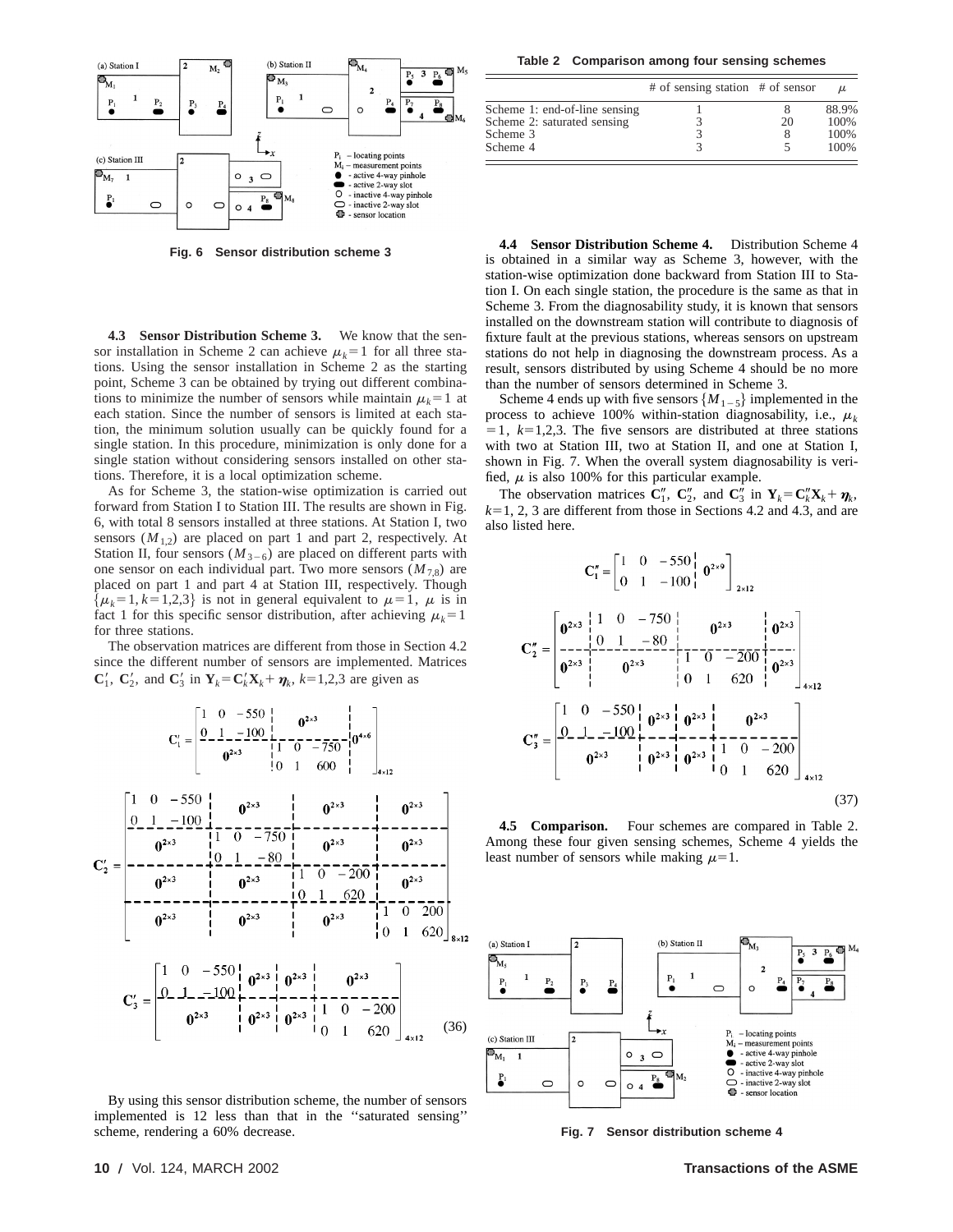However, the limitations behind the station-wise optimization are:  $(1)$  The global optimality is not guaranteed since there may be further reduction in the number of sensing stations and sensors. (2) The two station-wise optimization algorithms, although yield systems with  $\mu=1$ , cannot in general guarantee a fully diagnosable system due to the fact that  $\{\mu=1\}$  is a stronger condition than  $\{\mu_k=1 \text{ for } k=1,2,\ldots,N\}$ . In light of this need, more systematic study is desired to develop an optimal sensing strategy. The development of diagnosability analysis in this paper can be used as the mathematical basis for such research.

## **5 Conclusion**

It is often costly and difficult to identify the root causes of the stream of variation in complex MMPs. A comprehensive diagnosability study based on the stream-of-variation theory is presented in this paper to address this issue.

The approach takes advantage of the state space system model that was developed in the authors' previous publications. In parallel to the concept of observability in control theory, diagnosability matrix and index are defined accordingly for MMPs. The diagnosability of the entire systems can be broken down at two levels—within-station diagnosability and between-station diagnosability. It turns out that the observability in control theory is corresponding to within-station diagnosability in manufacturing systems. This methodology can be used to evaluate different sensor distribution strategies. Through studies of the sensor distribution schemes of end-of-line sensing and ''saturated sensing,'' it is known that diagnosability is guaranteed but at a very high cost with a sufficient number of sensors installed at every station, while the end-of-line sensing, although economical, by no means guarantees system diagnosability. Other sensor distribution schemes that are discussed in this paper can reduce the number of sensors but cannot provide a global optimality and may sometimes result in  $\mu$ <1 by conducting station-wise optimization. In addition to this diagnosability study, more systematic study is needed to determine the optimal sensor distribution strategy in an MMP.

The presented methodology is fairly general for any MMP that can be modeled in a state space representation. The physical interpretation of the stream of variation relies on specific manufacturing systems. Unique properties of those processes should be taken into account so that the diagnosability study of the stream of variation can be carried over in different types of processes within the proposed framework.

#### **Acknowledgments**

This research is partially supported by the NSF Engineering Research Center on Reconfigurable Manufacturing Systems at the University of Michigan, NSF CAREER Award DMI 9624402, the state of Wisconsin's IEDR program, and DaimlerChrysler Corporation. The authors also appreciate the editor and the referees for their valuable comments and suggestions.

#### **Appendix I: Hadamard Product and Vec Operator**

The notations of Hadamard product and vec operator are detailed in [21]. Hadamard product, denoted by the symbol  $\otimes$ , simply performs the elementwise multiplication of two matrices. Given matrices **U** and **V** are each  $m \times n$ , then their Hadamard product is

$$
\mathbf{U} \otimes \mathbf{V} = \begin{bmatrix} u_{11} & \cdots & u_{1n} \\ \vdots & \ddots & \vdots \\ u_{m1} & \cdots & u_{mn} \end{bmatrix} \otimes \begin{bmatrix} v_{11} & \cdots & v_{1n} \\ \vdots & \ddots & \vdots \\ v_{m1} & \cdots & v_{mn} \end{bmatrix}
$$

$$
= \begin{bmatrix} u_{11}v_{11} & \cdots & u_{1n}v_{1n} \\ \vdots & \ddots & \vdots \\ u_{m1}v_{m1} & \cdots & u_{mn}v_{mn} \end{bmatrix}
$$
(a1)

Some elementary properties that follow directly from the definition are listed as follows without proof, where matrices **U**, **V**, and **W** are of the same size,

Item (a)  $U \otimes V = V \otimes U$ , item (b)  $(U \otimes V) \otimes W = U \otimes (V \otimes W)$ , item (c)  $(\mathbf{U} + \mathbf{V}) \otimes \mathbf{W} = \mathbf{U} \otimes \mathbf{W} + \mathbf{V} \otimes \mathbf{W}$ , item (d)  $(\mathbf{U} \otimes \mathbf{V})^{\mathrm{T}} = \mathbf{U}^{\mathrm{T}}$  $\otimes$  **V**<sup>T</sup>, item (e)  $\mathbf{w}^T(\mathbf{u}\otimes\mathbf{v})=(\mathbf{w}\otimes\mathbf{v})^T\mathbf{u}=(\mathbf{w}\otimes\mathbf{u})^T\mathbf{v}$  where **u**, **v**, and **w** are  $m \times 1$  vectors.

Vec operator is used to transform a matrix to a vector that has the elements of the matrix as its elements. If a matrix  $\mathbf{U}^{m \times n}$  has  $\mathbf{u}_i$ as its *i*<sup>th</sup> column vector, the vec(**U**) is the  $mn \times 1$  vector given by

$$
\text{vec}(\mathbf{U}) = \begin{bmatrix} \mathbf{u}_1 \\ \mathbf{u}_2 \\ \vdots \\ \mathbf{u}_n \end{bmatrix} \tag{a2}
$$

Since covariance matrix  $\Sigma$  is  $n \times n$  square symmetric matrix, there are redundant elements in  $\text{vec}(\Sigma)$ . Elimination of these redundant elements can reduce the dimension of vec( $\Sigma$ ) to  $(n^2+n)/2 \times 1$ .

## Appendix II:  $\pi$ -Transform and Its Properties

*Obtain Eq. (15) in Section 3.* When  $\Sigma^P$  is diagonal, we can write

$$
\Sigma^{\mathbf{P}} \cdot \Gamma^T = [\boldsymbol{\sigma}^{\mathbf{P}^T} \otimes \boldsymbol{\gamma}_1 \quad \cdots \quad \boldsymbol{\sigma}^{\mathbf{P}^T} \otimes \boldsymbol{\gamma}_q] \tag{a3}
$$

Furthermore,

$$
\Gamma \cdot \Sigma^{\mathrm{P}} \cdot \Gamma = \begin{bmatrix} \gamma_1(\boldsymbol{\sigma}^{\mathrm{P}^T} \otimes \gamma_1) & \gamma_1(\boldsymbol{\sigma}^{\mathrm{P}^T} \otimes \gamma_2) & \cdots & \gamma_1(\boldsymbol{\sigma}^{\mathrm{P}^T} \otimes \gamma_q) \\ \gamma_2(\boldsymbol{\sigma}^{\mathrm{P}^T} \otimes \gamma_1) & \gamma_2(\boldsymbol{\sigma}^{\mathrm{P}^T} \otimes \gamma_2) & \cdots & \gamma_2(\boldsymbol{\sigma}^{\mathrm{P}^T} \otimes \gamma_q) \\ \vdots & \vdots & \ddots & \vdots \\ \gamma_q(\boldsymbol{\sigma}^{\mathrm{P}^T} \otimes \gamma_1) & \gamma_q(\boldsymbol{\sigma}^{\mathrm{P}^T} \otimes \gamma_2) & \cdots & \gamma_q(\boldsymbol{\sigma}^{\mathrm{P}^T} \otimes \gamma_q) \end{bmatrix}
$$

(*a*4)

According to Property  $(e)$  of Hamadard product, Eq.  $(a4)$  turns out to be,

$$
\Gamma \cdot \Sigma^{\mathrm{P}} \cdot \Gamma^T = \begin{bmatrix} (\gamma_1 \otimes \gamma_1) \sigma^{\mathrm{P}} & (\gamma_1 \otimes \gamma_2) \sigma^{\mathrm{P}} & \cdots & (\gamma_1 \otimes \gamma_q) \sigma^{\mathrm{P}} \\ (\gamma_2 \otimes \gamma_1) \sigma^{\mathrm{P}} & (\gamma_2 \otimes \gamma_2) \sigma^{\mathrm{P}} & \cdots & (\gamma_2 \otimes \gamma_q) \sigma^{\mathrm{P}} \\ \vdots & \vdots & \ddots & \vdots \\ (\gamma_q \otimes \gamma_1) \sigma^{\mathrm{P}} & (\gamma_q \otimes \gamma_2) \sigma^{\mathrm{P}} & \cdots & (\gamma_q \otimes \gamma_q) \sigma^{\mathrm{P}} \end{bmatrix}
$$
\n(45)

Since Hamadard product is inter-changeable  $(Property (a))$ , the

## **Journal of Dynamic Systems, Measurement, and Control MALL CONDUCT MARCH 2002, Vol. 124 / 11**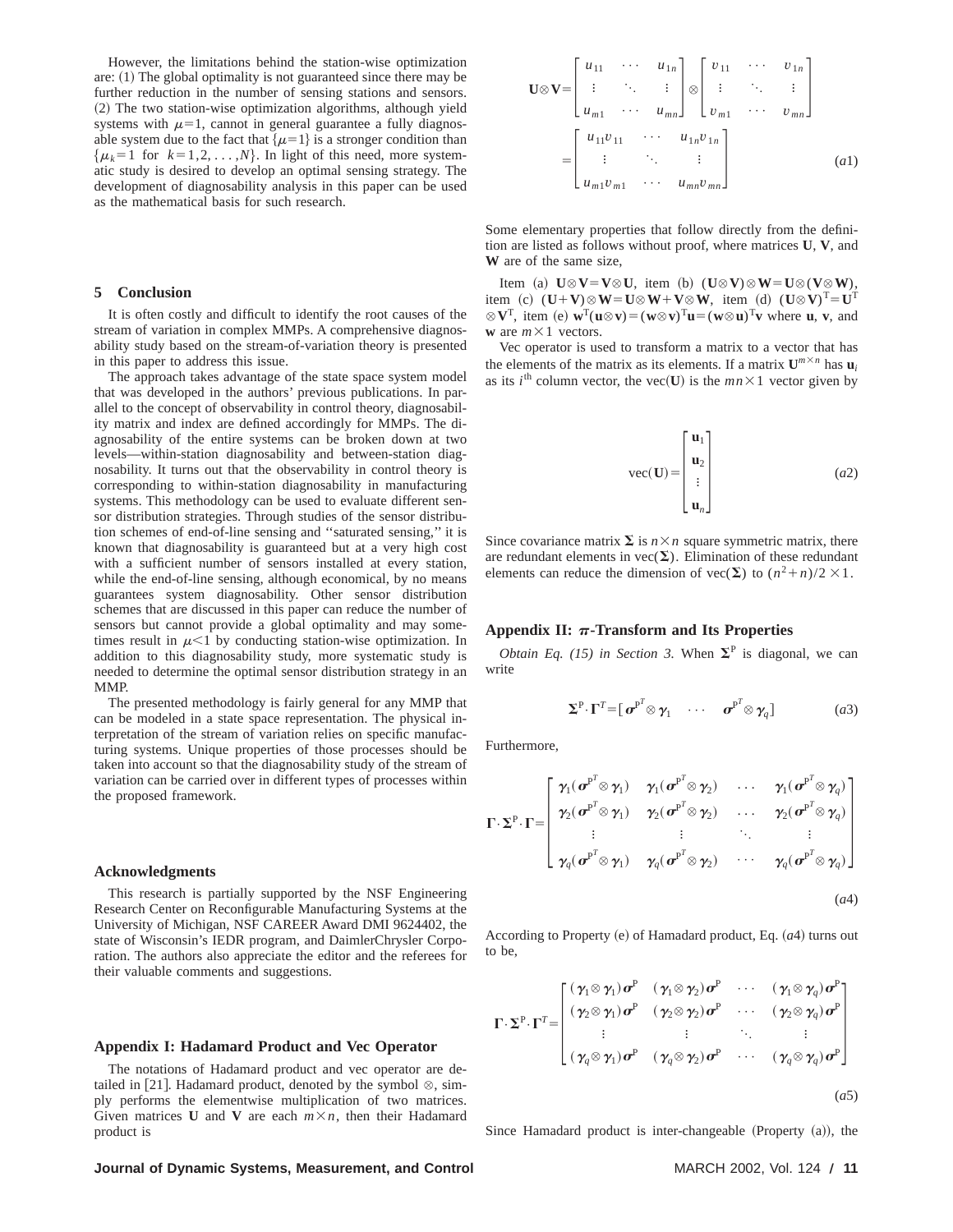matrix at right hand side in Eq.  $(a5)$  is symmetric, which is consistent with the symmetry of  $\Gamma \cdot \Sigma^P \cdot \Gamma^T$ . Rearranging Eq. (*a*5) in a vector format by using  $vec(\cdot)$  operator will give

Then,

$$
\text{vec}(\Gamma \cdot \Sigma^{\text{P}} \cdot \Gamma^T) = \pi(\Gamma) \cdot \boldsymbol{\sigma}^{\text{P}} \tag{a6}
$$

$$
\text{vec}(\mathbf{\Sigma}^{\text{LHS}}) = \text{vec}(\mathbf{\Gamma} \cdot \mathbf{\Sigma}^{\text{P}} \cdot \mathbf{\Gamma}^{\text{T}}) \tag{a7}
$$

which becomes Eq.  $(15)$  by substituting Eq.  $(a6)$  into it.

One should notice that  $\pi$ -transform can increase the rank of a matrix. For instance, given

$$
\Gamma_j = \begin{bmatrix} 1 & -1 & 0 \\ 0 & 0 & 0 \\ 0 & -1 & 1 \end{bmatrix} \text{ is of rank 2,} \qquad (a8)
$$

after  $\pi$  transformation, we have

$$
\pi(\Gamma_j) = \begin{bmatrix} 1 & 1 & 0 \\ 0 & 0 & 0 \\ 0 & 1 & 0 \\ 0 & 0 & 0 \\ 0 & 0 & 0 \\ 0 & 1 & 1 \end{bmatrix}
$$
 is of rank 3. (a9)

This property is helpful in explaining why the variation can be diagnosable although  $\Gamma$ <sub>*j*</sub> is singular, as we see in Section 4.1.

*Proof of Property 1 in Section 3.* Given that  $\Gamma$  is an  $m \times n$ matrix, the first *m* rows in  $\pi(\Gamma)$  is

$$
\pi(\Gamma)_{1,m} = \begin{bmatrix} \gamma_1 \otimes \gamma_1 \\ \vdots \\ \gamma_1 \otimes \gamma_m \end{bmatrix} \tag{a10}
$$

where the subscript  $(1, m)$  indicates that it is a submatrix containing row 1 to row  *of the original matrix. Eq.*  $(a10)$  *can be written* as

$$
\pi(\Gamma)_{1,m} = \begin{bmatrix} | & | & | & | \\ \gamma_{11} \cdot \gamma^1 & \gamma_{12} \cdot \gamma^2 & \cdots & \gamma_{1n} \cdot \gamma^n \\ | & | & | & | \end{bmatrix} \qquad (a11)
$$

where  $\gamma^j$  is the *j*<sup>th</sup> column vector of  $\Gamma$ . Since the columns in  $\Gamma$  are independent, the columns in  $\pi(\Gamma)_{1,m}$  should also be independent. Notice that

$$
\pi(\Gamma) = \begin{bmatrix} \pi(\Gamma)_{1,m} \\ \pi(\Gamma)_{m+1,m(m+1)/2} \end{bmatrix} \tag{a12}
$$

Therefore, we can conclude the columns in  $\pi(\Gamma)$  are independent. *Proof of Property 2 in Section 3.* The proof of Property 2 will follow the same idea in the above proof of Property 1. Since the columns in  $\Gamma$ <sub>*i*</sub> are independent of those in  $\Gamma$ <sub>*j*</sub>, it is easy to see that the columns in  $\pi(\Gamma_i)_{1,m}$  should be also independent of those in  $\pi(\Gamma_i)_{1,m}$ . Again, partitioning  $\pi(\Gamma_i)$  and  $\pi(\Gamma_j)$  as

$$
\pi(\Gamma_i) = \begin{bmatrix} \pi(\Gamma_i)_{1,m} \\ \pi(\Gamma_i)_{m+1,m(m+1)/2} \end{bmatrix}
$$

and

$$
\pi(\Gamma_j) = \begin{bmatrix} \pi(\Gamma_j)_{1,m} \\ \pi(\Gamma_j)_{m+1,m(m+1)/2} \end{bmatrix}
$$
 (a13)

we can conclude that the columns in  $\pi(\Gamma)$  are independent of those in  $\pi(\Gamma_i)$ .

#### **Nomenclature**

- $A_k$  = dynamic matrix
- $\mathbf{B}_k$  = input matrix of station *k*
- $C_k$  = observation matrix of station *k*
- $\mathbf{D}_N$  = the diagnosability matrix for the overall system
- $DOF =$  the degrees of freedom of each rigid workpiece, DOF=3 for a 2-D rigid body, DOF=6 for a  $3-D$ rigid body
	- $I_k$  = the number of parts involved in assembly at station *k*
	- $N =$  the number of manufacturing stations
	- $P_k$  = input vector, the fixture deviation vector of station *k*
	- $X_k$  = state vector, the part deviation vector on station *k*
	- $Y_k$  = observation vector on station *k*
- $d.o.f. = degrees of freedom$ 
	- $k =$  station index  $n =$  dimension of  $X_k$ ,  $\forall k$
	- $m_k$  = dimension of  $P_k$
	-
- $q_k$  = dimension of  $Y_k$  $x, y, z =$  coordinate variables
- $vec(\cdot)$  = vec operator
	- $\Sigma$  = the covariance matrix
		-
	- $\Phi$  = state transition matrix
	- $\Pi$  = within-station diagnosability matrix
	- $\Gamma_i$  = equal to  $C_k \Phi_{k,i} \mathbf{B}_i$
- $\rho(\cdot)$  = the rank of a matrix
- $\pi(\cdot) = \pi$ -transform
- $\mu$  = diagnosability index
- $\xi, \eta$  = noise vector

## **References**

- [1] Hu, S. J., 1997, "Stream-of-Variation Theory for Automotive Body Assembly," Annals of the CIRP,  $46/1$ , pp. 1–6.
- [2] Agrawal, R., Lawless, J. F., and Mackay, R. J., 1999, "Analysis of Variation Transmission in Manufacturing Processes—Part II,'' J. Quality Technol., **31**, pp. 143–154.
- [3] Montgomery, D. C., 1996, *Introduction to Statistical Quality Control*, 3rd edition, Wiley, New York.
- [4] Ceglarek, D., and Shi, J., 1996, "Fixture Failure Diagnosis for the Autobody Assembly Using Pattern Recognition,'' ASME J. Eng. Ind., **118**, pp. 55–66.
- [5] Chang, M., and Gossard, D. C., 1997, "Modeling the Assembly of Compliant, No-ideal Parts,'' Comput. Aided Des., **29**, pp. 701–708.
- [6] Apley, D. W., and Shi, J., 1998, "Diagnosis of Multiple Fixture Faults in Panel Assembly,'' ASME J. Manuf. Sci. Eng., **120**, pp. 793–801.
- [7] Rong, Q., Shi, J., and Ceglarek, D., 2001, "Adjusted Least Squares Approach for Diagnosis of Compliant Assemblies in the Presence of Ill-conditioned Problems," ASME J. Manuf. Sci. Eng., 123, pp. 453–461.<br>[8] Mantripragada, R., and Whitney, D. E., 1999, "Modeling and Controlling
- Variation Propagation in Mechanical Assemblies Using State Transition Models,'' IEEE Trans. Rob. Autom., **15**, pp. 124–140.
- [9] Lawless, J. F., Mackay, R. J., and Robinson, J. A., 1999, "Analysis of Variation Transmission in Manufacturing Processes—Part I,'' J. Quality Technol., **31**, pp. 131–142.
- [10] Jin, J., and Shi, J., 1999, "State Space Modeling of Sheet Metal Assembly for Dimensional Control,'' ASME J. Manuf. Sci. Eng., **121**, pp. 756–762.
- [11] Ding, Y., Ceglarek, D., and Shi, J., 2000, "Modeling and Diagnosis of Multistage Manufacturing Processes: Part I State Space Model,'' Proceedings of the 2000 Japan/USA Symposium on Flexible Automation, July 23–26, Ann Arbor, MI, 2000JUSFA-13146.
- [12] Isermann, R., 1984, "Process Fault Detection Based on Modeling and Estimation Methods—A Survey,'' Automatica, **20**, pp. 387–404.
- [13] Rugh, W. J., 1996, *Linear System Theory*, Prentice-Hall Inc., Upper Saddle River, NJ.
- [14] Ding, Y., Ceglarek, D., and Shi, J., 2002, "Fault Diagnosis of Multistage Manufacturing Processes by Using State Space Approach,'' ASME J. Manufact. Sci. Eng., 124, to appear. (Also in *Proceedings of the 2000 Japan/USA* Symposium on Flexible Automation, July 23-26, Ann Arbor, MI).
- [15] Ceglarek, D., and Shi, J., 1995, "Dimensional Variation Reduction for Automotive Body Assembly,'' Manufacturing Review, **8**, pp. 139–154.